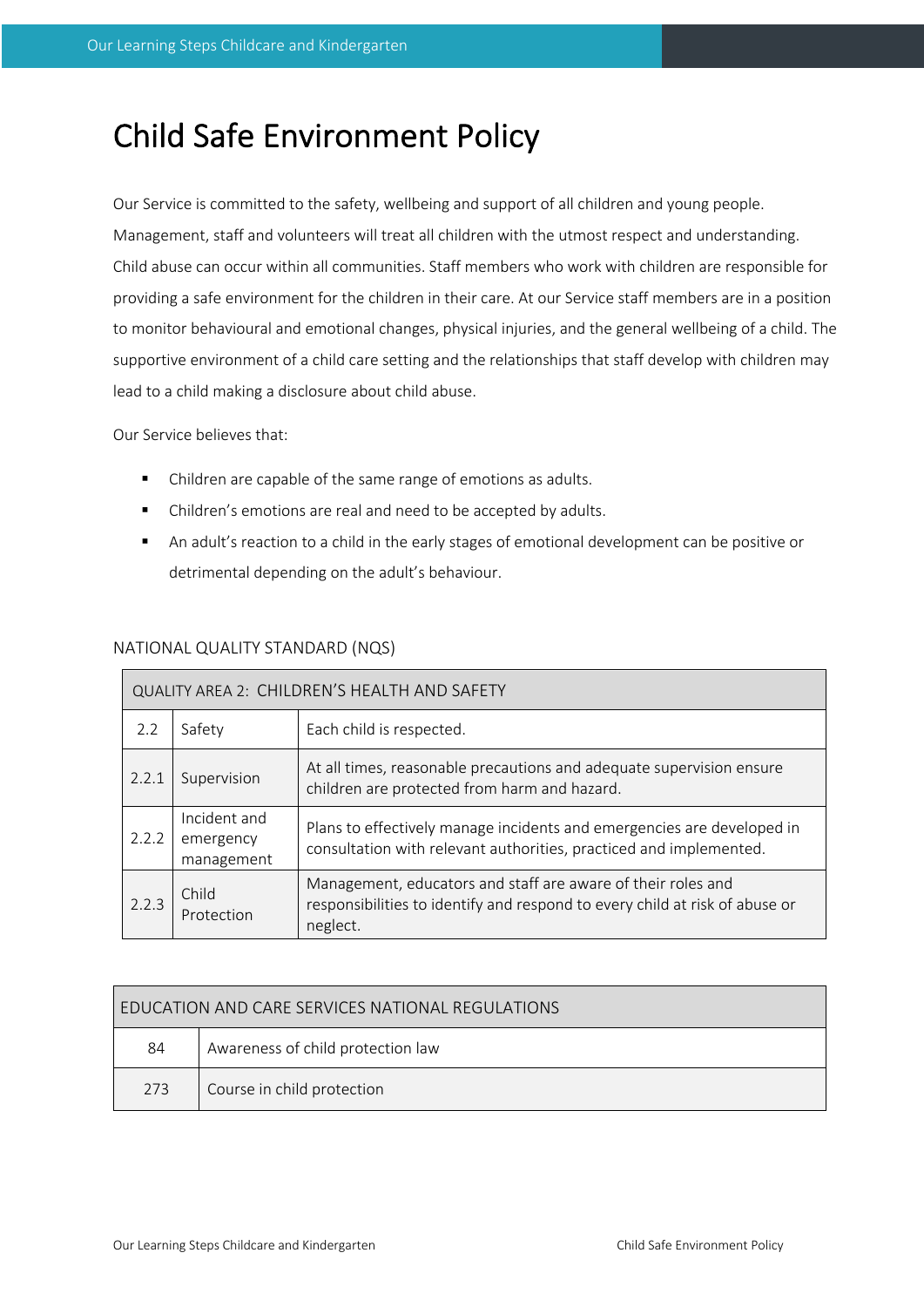# OTHER RELEVANT LAWS

CHILDREN, YOUTH AND FAMILIES ACT 2005 (AS AMENDED 2014) (VIC)

The Commission for Children and Young People Act 2012

Failure to Disclose 2014

Failure to Protect 2015

The Charter of Human Rights and Responsibilities Act 2006 (Vic)

Working with Children Act 2005 (Vic)

Child Wellbeing and Safety Act 2005 (Vic)

Family Law Act 1975

# RELATED POLICIES: *THIS POLICY IS TO BE READ IN CONJUNCTION WITH:*

| Interactions with children<br><b>Physical Environment</b><br>Human Resources | Code of Conduct<br>Governance Policy |
|------------------------------------------------------------------------------|--------------------------------------|
|------------------------------------------------------------------------------|--------------------------------------|

#### Our Commitment to child safety

Our Learning Steps Childcare and Kindergarten is committed to child safety.

We want the children to be safe, happy and empowered. We support and respect all children, as well as our staff and volunteers.

We are committed to the safety, participation and empowerment of all children, especially those in our immediate care.

We have a zero tolerance of child abuse, and all allegations and safety concerns will be treated very seriously and consistently with our robust policies and procedures.

We have legal and moral obligations to contact authorities when we are worried about a child's safety, which we follow rigorously.

Our organisation is committed to preventing child abuse and identifying risks early, and removing and reducing these risks.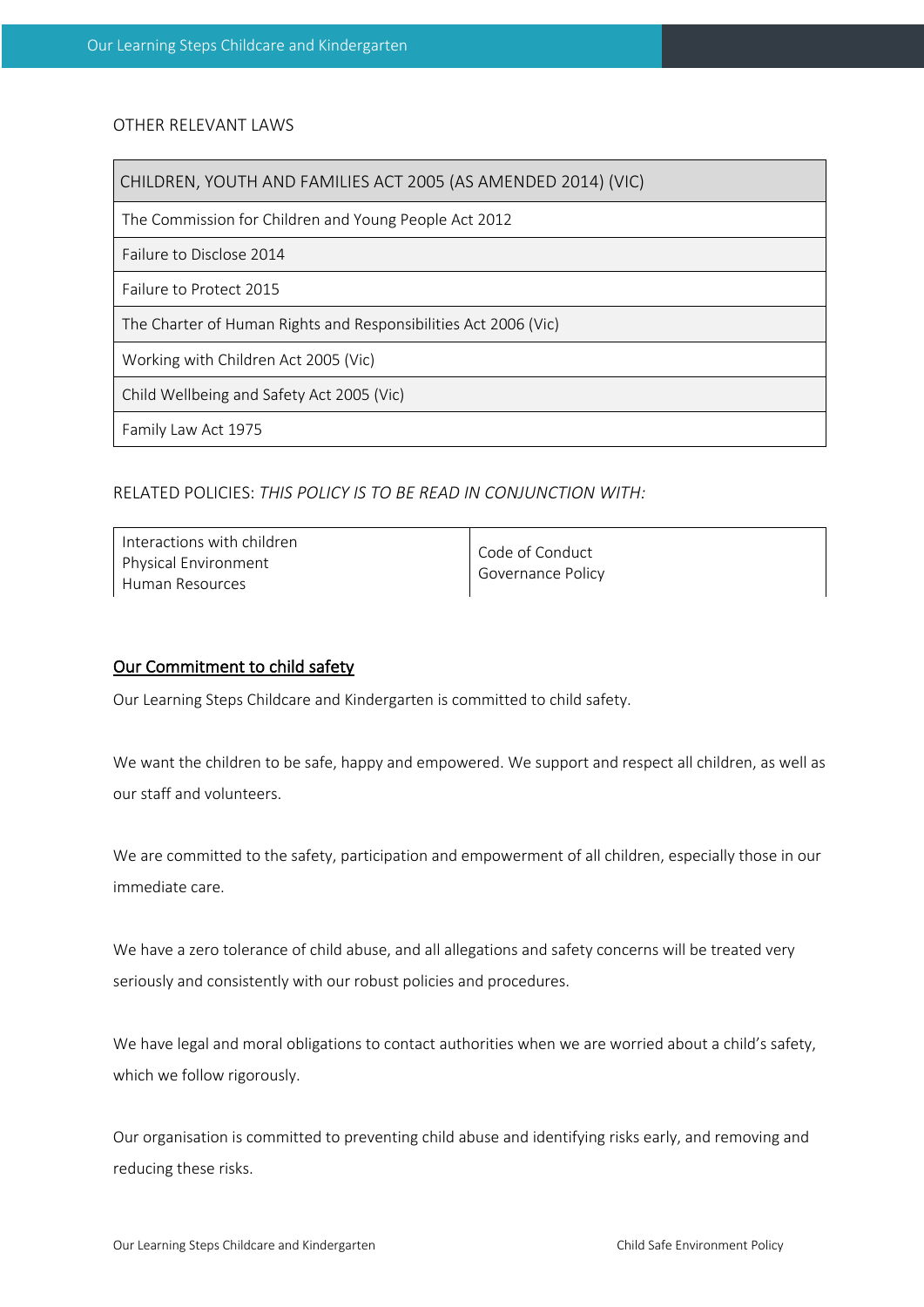Our organisation is committed to regular training and educating our staff and volunteers on child abuse risks.

We support and respect all children, as well as our staff and volunteers. We are committed to the cultural safety of Aboriginal children, the cultural safety of children from a culturally and/or linguistically diverse backgrounds, and to providing a safe environment for children with a disability.

We seek to create a safe and supportive environment for the children who attend the Service and for their families. To this end, we ensure that processes are in place to identify harm or suspected harm to a child and that our response is lawful, professional and immediate. This policy is informed by joint protocol established by the Department of Education and Training and Department of Human Services.

Our staff will treat all children with dignity and respect, taking care to value all children's rights under the provisions of the United Nations Convention on the Rights of the child, and Part 2 of the Child Wellbeing and Safety Act (Victoria) 2005.

We have specific policies, procedures and training in place that support our leadership team, staff and volunteers to achieve these commitments.

*If you believe a child is at immediate risk of abuse phone 000.*

# SCOPE

This policy applies to children, families, staff, management and visitors of the Service.

# WHAT IS ABUSE?

Child abuse is any action towards a child or young person that harms or puts at risk their physical, psychological or emotional health or development. Child abuse can be a single incident or can be a number of different incidents that take place over time.

In Victoria abuse is classified into seven types:

- 1. Physical abuse
- 2. Sexual abuse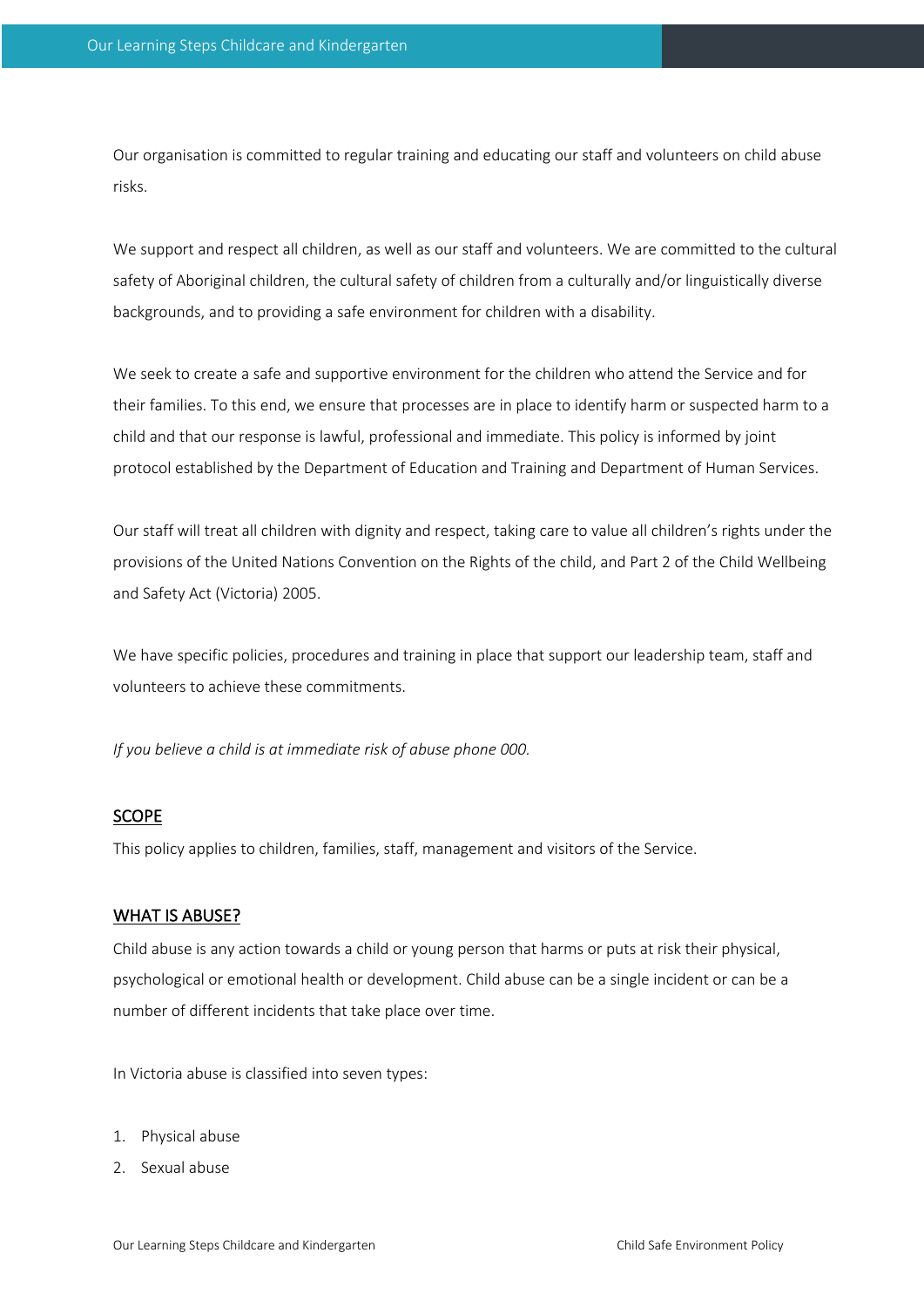- 3. Grooming
- 4. Emotional or psychological harm
- 5. Neglect
- 6. Family violence
- 7. Children exhibiting inappropriate sexual behaviour.

# **DEFINITIONS**

Maltreatment refers to non-accidental behaviour towards another person, which is outside the norms of conduct and entails a substantial risk of causing physical or emotional harm. Behaviours may be intentional or unintentional and include acts of omission and commission. Specifically *abuse* refers to acts of commission while *neglect* refers to acts of omission. Note that in practice the terms child abuse and child neglect are used more frequently than the term child maltreatment.

Significant Harm refers to circumstances causing concern for the safety, welfare and wellbeing a child or young person present to a significant extent. This means it is sufficiently serious to warrant a response by a statutory authority irrespective of the family's consent.

What is significant is not minor or trivial and may reasonably be expected to produce a substantial and demonstrably adverse impact on the child's or young person's safety, welfare, or wellbeing. In the case of an unborn child, what is significant is not minor or trivial and may reasonably be expected to produce a substantial and demonstrably adverse impact on the child.

Reasonable grounds refer to the need to have an objective basis for suspecting that a child may be at risk of abuse and neglect based on:

- First hand observation of the child or family.
- What the child, parent, or other person has disclosed.
- What can reasonably be inferred based on observation, professional training and/or experience that causes the mandated reporter to believe the child has been abused or is likely to be abused.
- Signs of physical or sexual abuse leading to the belief that the child has been abused.

Failure to disclose refers to the failure of a mandated reporter who has reasonable belief that a child under 16 has had a sexual offence committed to them by an adult to make a report to the police.

Failure to protect refers to a person of authority in the organisation who has the power or responsibility, but who negligently fails to reduce or remove the threat of substantial risk of child sexual abuse.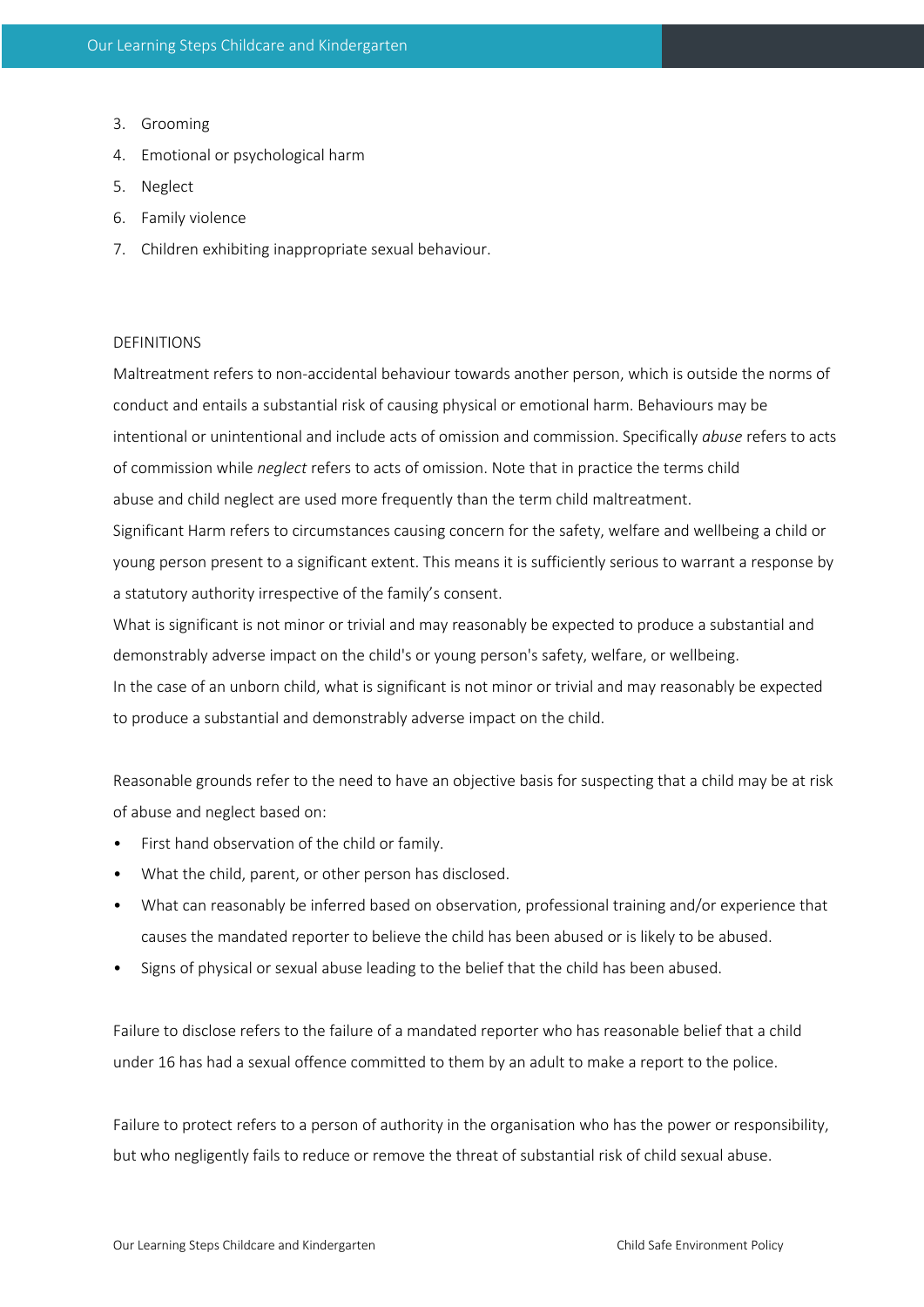Mandatory Reporting is the legislative requirement for selected classes of people to report suspected child abuse and neglect to government authorities. In Victoria, mandatory reporting is regulated by the *Children, Youth and Families Act 2005* (Vic) ss. 162, 182, 184 (CYFA).

# Our Children

This policy is intended to empower children who are vital and active participants in our organisation. We involve them when making decisions, especially about matters that directly affect them. We listen to their views and respect what they have to say. We will talk to the about what to do if they feel unsafe at any time.

We promote diversity and tolerance in our service, and people from all walks of life and cultural backgrounds are welcome.

In particular, we:

- Promote the cultural safety, participation and empowerment of Aboriginal children
- Promote the cultural safety, participation and empowerment of children from culturally and/or linguistically diverse backgrounds
- Ensure that children with a disability are safe and can participate equally

We will endeavour to provide a safe and supportive environment for children and young people by acknowledging that children have the right to:

- Feel safe
- Be listened to
- Be involved in decisions that affect them
- Have their cultural values respected
- Not be unjustly discriminated against on the basis of their status, activities or expressed opinions, or the beliefs of their parents
- Have their best interests considered

#### Our staff, students and volunteers

This policy guides our staff, students and volunteers on how to behave with children in our organisation. All of our staff, students and volunteers must agree to abide by our code of conduct which specifies the standards of conduct required when working with children. All staff, students and volunteers, as well as children and their families, are given the opportunity to contribute to the development of the code of conduct. (The code of conduct is attached to this policy)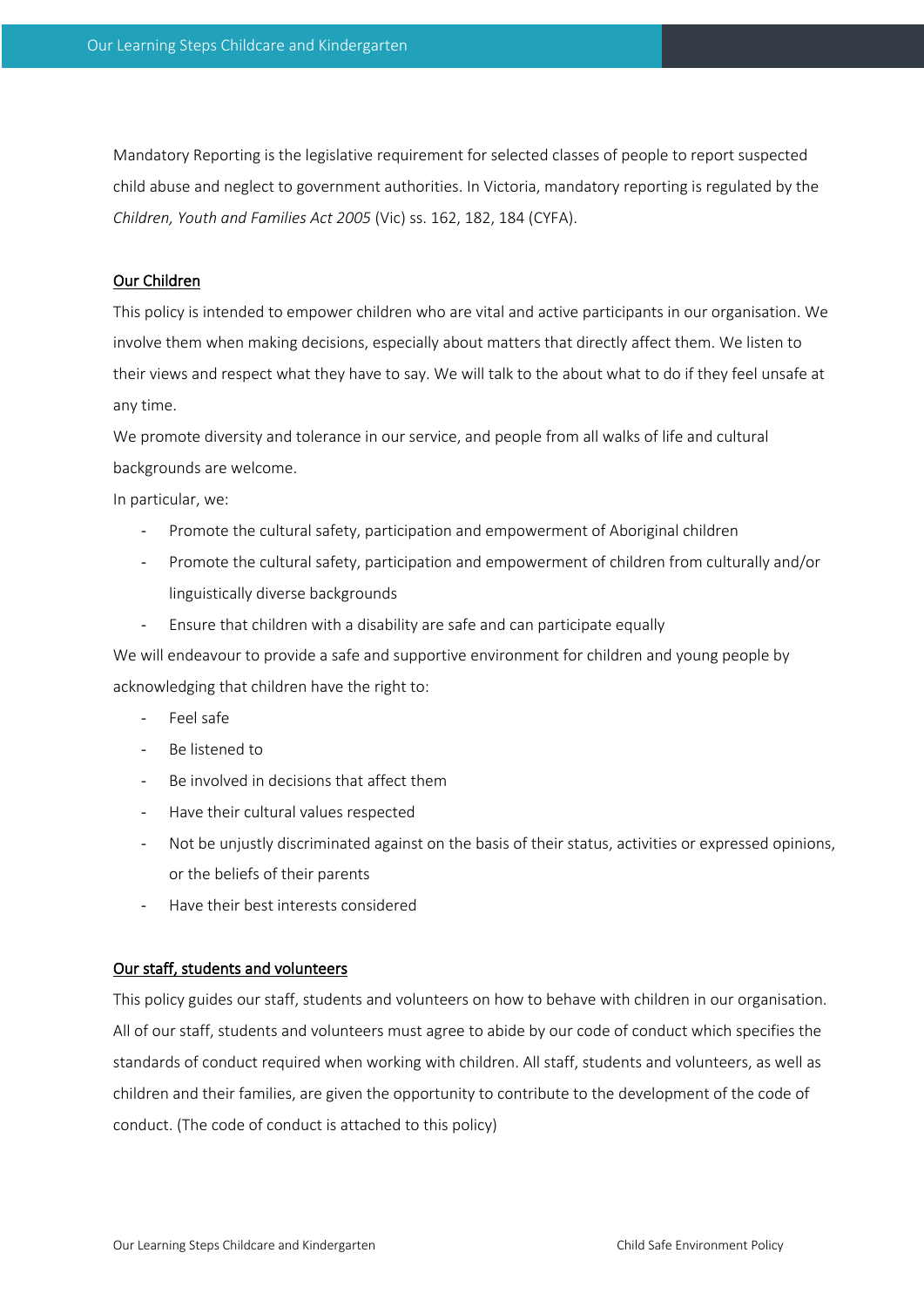This policy is explained to all staff, educators, students and volunteers before they commence at the Service. At that time, they are given the opportunity to ask any questions needed to clarify their understanding. They are then asked to sign the Child Protection Staff Acknowledgement Form.

The Nominated Supervisor at the Service has met all of the Regulatory Authority of Victoria's requirements of that Authority's determination of fit and proper.

Educators under 18 years old, students and volunteers are never left alone with children. Refer to the Service's Students, Volunteers and Visitors policy.

Educators, students and volunteers under 18 years employed by the service cannot be issued with a Working with Children Check and must always be under the immediate supervision of an educator who is 18 years or older and who holds (or is actively working towards) an approved diploma level education and care qualification.

# Training and supervision

Training and Education is important to ensure that everyone in our organisation understands that child safety is everyone's responsibility.

Our organisational culture aims for all staff, students and volunteers (in addition to parents/carers and children) to feel confident and comfortable in discussing any allegations of child abuse or child safety concerns. We train our staff and volunteers to identify, assess and minimise risks of child abuse and to detect potential signs of child abuse.

All staff and volunteers complete the following online training:

The Protecting Children - Mandatory Reporting and other Obligations for the Early Childhood Sector module

This training is updated annually. A record of the date of training and a copy of their certificate of completion is kept in the staff member or volunteers staff record.

The Service provides staff with ongoing professional development in child protection, and the topic is regularly discussed in team meetings. Each year, Child Safety Officers from the Department of Human Services and/or Police Officers are invited to speak at team meetings on issues relating to child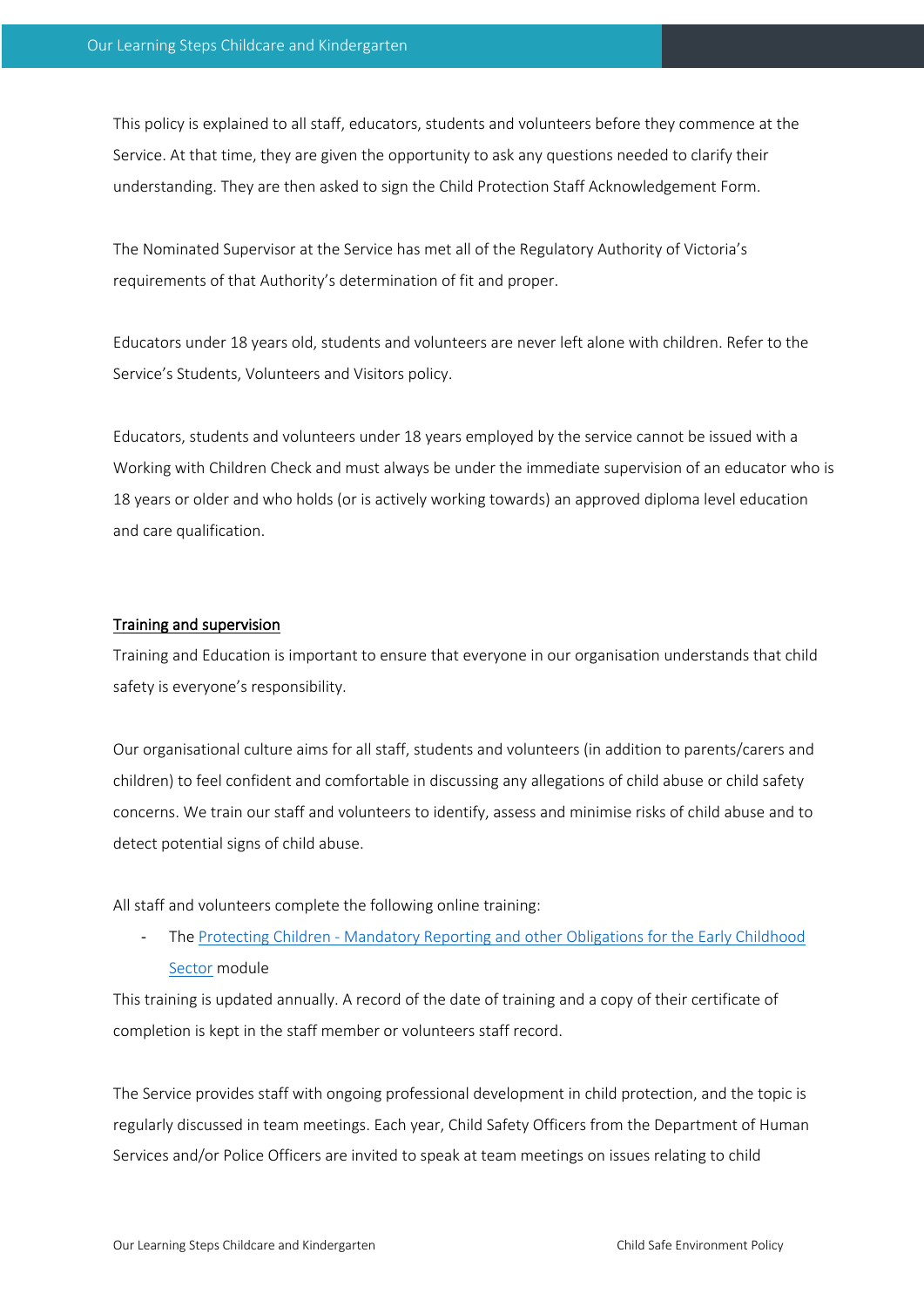protection. Information provided includes Abuse – Types and Indicators. Training needs are documented in a Training Record, and are monitored.

Staff, students and Volunteers will receive training in the following:

- Identifying, assessing and reducing or removing child abuse risks
- The Service's policies and procedures (including the code of conduct and this policy child safety)
- Legislative requirements, such as obligations to report child abuse, reduce and remove known risks of child abuse, and to hold Working with Children Checks
- How to handle a disclosure or suspicion of abuse, including the Service's reporting guidelines
- Cultural awareness

Both formal and informal training will be offered to staff and volunteers.

During staff member's formal performance and development review, performance will be measured against the Service's standards of conduct and care to ensure expected outcomes are met.

We also support our staff and volunteers through ongoing supervision to: develop their skills to protect children from abuse; and promote the cultural safety of Aboriginal children, the cultural safety of children from linguistically and/or diverse backgrounds, and the safety of children with a disability.

New employees, students and volunteers will be supervised regularly to ensure they understand our organisation's commitment to child safety and that everyone has a role to play in protecting children from abuse, as well as checking their behaviour towards children is safe and appropriate. Any inappropriate behaviour will be reported through appropriate channels, including the Department of Health and Human Services and Victoria Police, depending on the severity and urgency of the matter.

#### Recruitment

We take reasonable steps to employ skilled people to work with children. We have developed a selection criteria which clearly demonstrates our commitment to child safety and an awareness of our social and legislative responsibilities. We understand that when recruiting staff and volunteers we have ethical as well as legislative obligations.

We actively encourage applications from Aboriginal people, people from culturally and/or linguistically diverse backgrounds and people with a disability.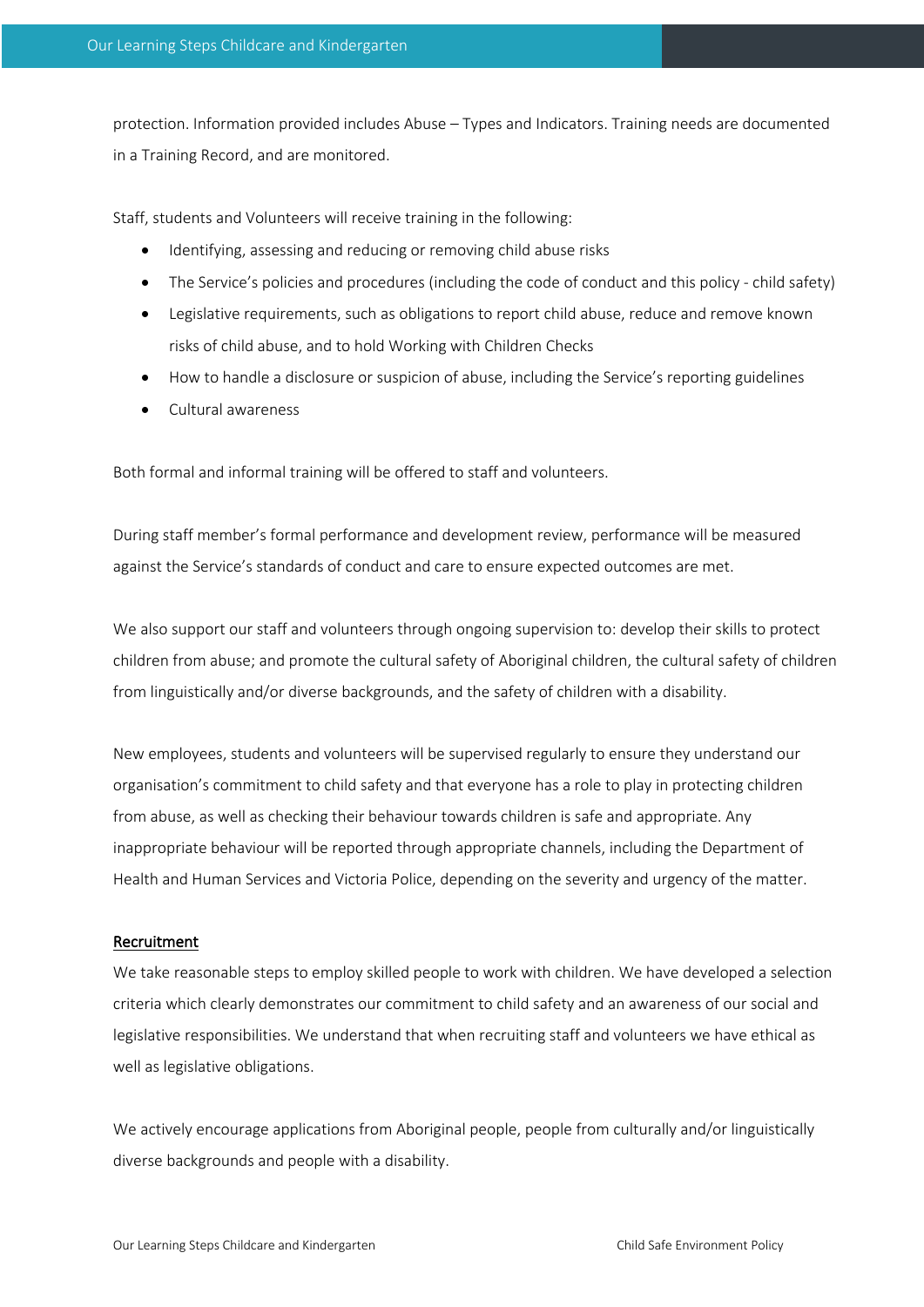No one commences at the service who are actively engaged in child-related work, including volunteers without holding and providing a current Working with Children Check. Before being offered a position at the service, the Nominated Supervisor or Approved Provider will check the status of the Working with Children Check on the following website www.workingwithchildren.vic.gov.au. Once the person has passed this check, they will then be offered a position at the service.

For Teachers and Early Childhood staff who are registered with the Victorian Institute of Teaching they are not required to have a working with children check, they are required to hold and provide a current VIT registration card. Before being offered a position at the service, the Nominated Supervisor or Approved Provider will check that they are listed on the register and the status of their VIT registration on the following website www.vit.vic.edu.au. Once the person has passed this check, they will then be offered a position at the service.

Staff are informed that it is an offence not to notify the Service of any change in the criminal history or police information they have previously provided to the Department of Justice in obtaining their Working with Children Check.

The Nominated Supervisor maintains a staff summary sheet which clearly records the identifying number and the expiry date of the Working with Children Check or the VIT registration. The Nominated Supervisor will also check regularly the status of the staff members and volunteers Working with Children Check and VIT registration and record the outcomes of this.

We carry out reference checks to ensure that we are recruiting the right people.

If during the recruitment process a person's records indicate a criminal history then the person will be given the opportunity to provide further information and context.

Procedure for the recruitment of staff or volunteers

- Advertise vacancies on seek www.seek.com.au
- Applications are looked at. Resumes and cover letters are short listed by the Approved Provider and/or Nominated Supervisor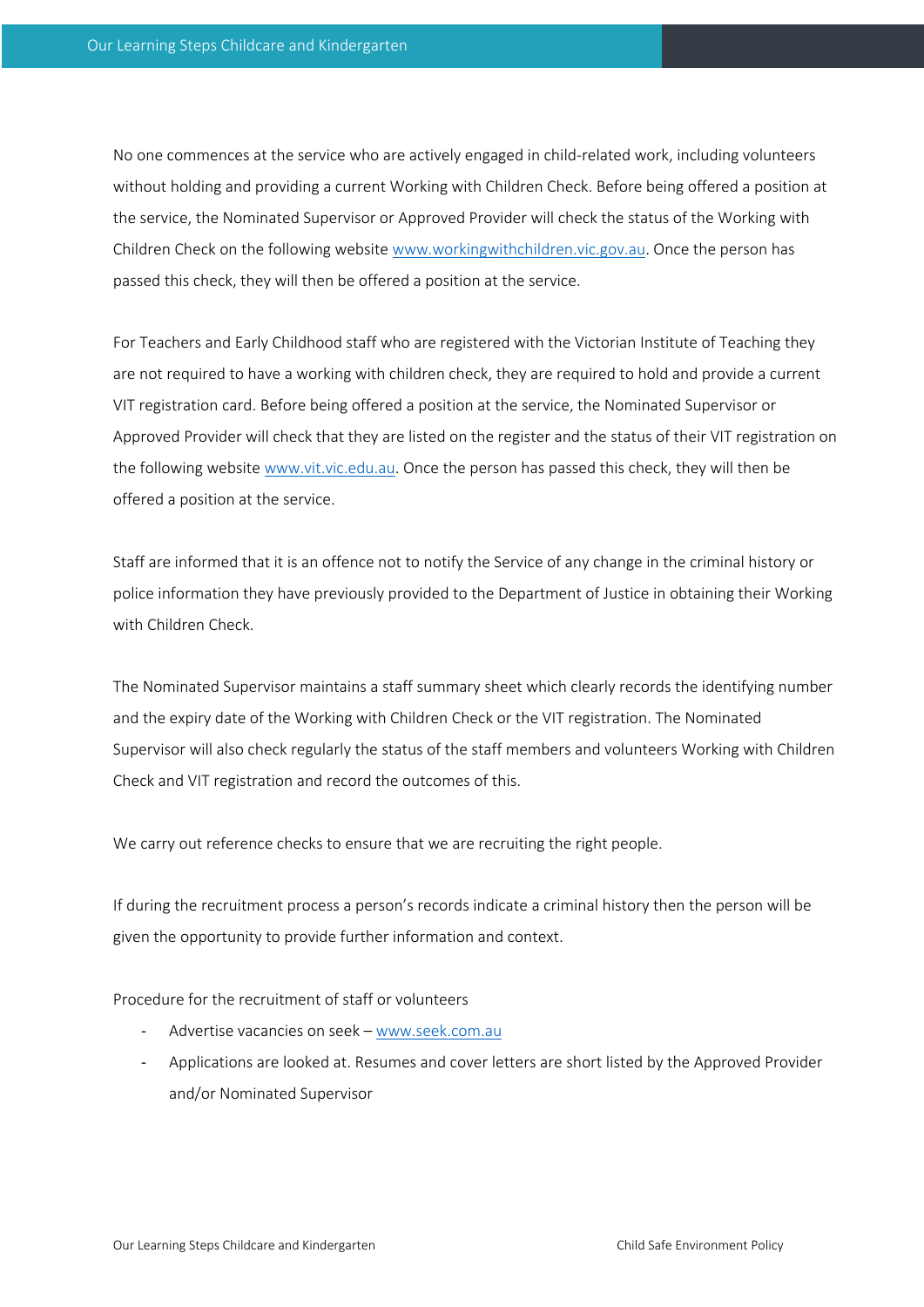- Potential employees are invited to be interviewed by the Approved Provider and/or Nominated Supervisor (This will be a face-to-face interview). A list of prepared questions will be asked during the interview
- The interviewee provides a valid Working with Children Check or VIT registration. The status of the Working with Children Check or VIT registrations are checked online
- The interviewee provides evidence of their qualifications or working towards qualifications
- References provided are checked, and a reference check is conducted on the interviewee's immediate past employer (the person needs to be in a senior position). Reference check will be documented
- A trail may be offered
- The successful candidate completes an application form and signs a contract of employment
- New employees will be on a 6-month probation
- New employees will do an induction/orientation before commencing or working with the children

# Fair procedures for personnel

The safety and wellbeing of children is our primary concern. We are also fair and just to personnel. The decisions we make when recruiting, assessing incidents, and undertaking disciplinary action will always be thorough, transparent, and based on evidence.

We record all allegations of abuse and safety concerns using our 'incident reporting form', including investigation updates. All records are securely stored.

If an allegation of abuse or safety concern is raised, we provide updates to children and families on the progress and any actions the service takes.

#### Privacy

All personal information considered or recorded will respect the privacy of the individuals involved, whether they be staff, volunteers, parents or children, unless there is a risk to someone's safety. Everyone is entitled to know how this information is recorded, what will be done with it, and who will have access to it. This is intended to protect reporters and to ensure that all members of our organisation are comfortable to disclose any allegations or concerns in relation to child safety without repercussions.

#### Legislative responsibilities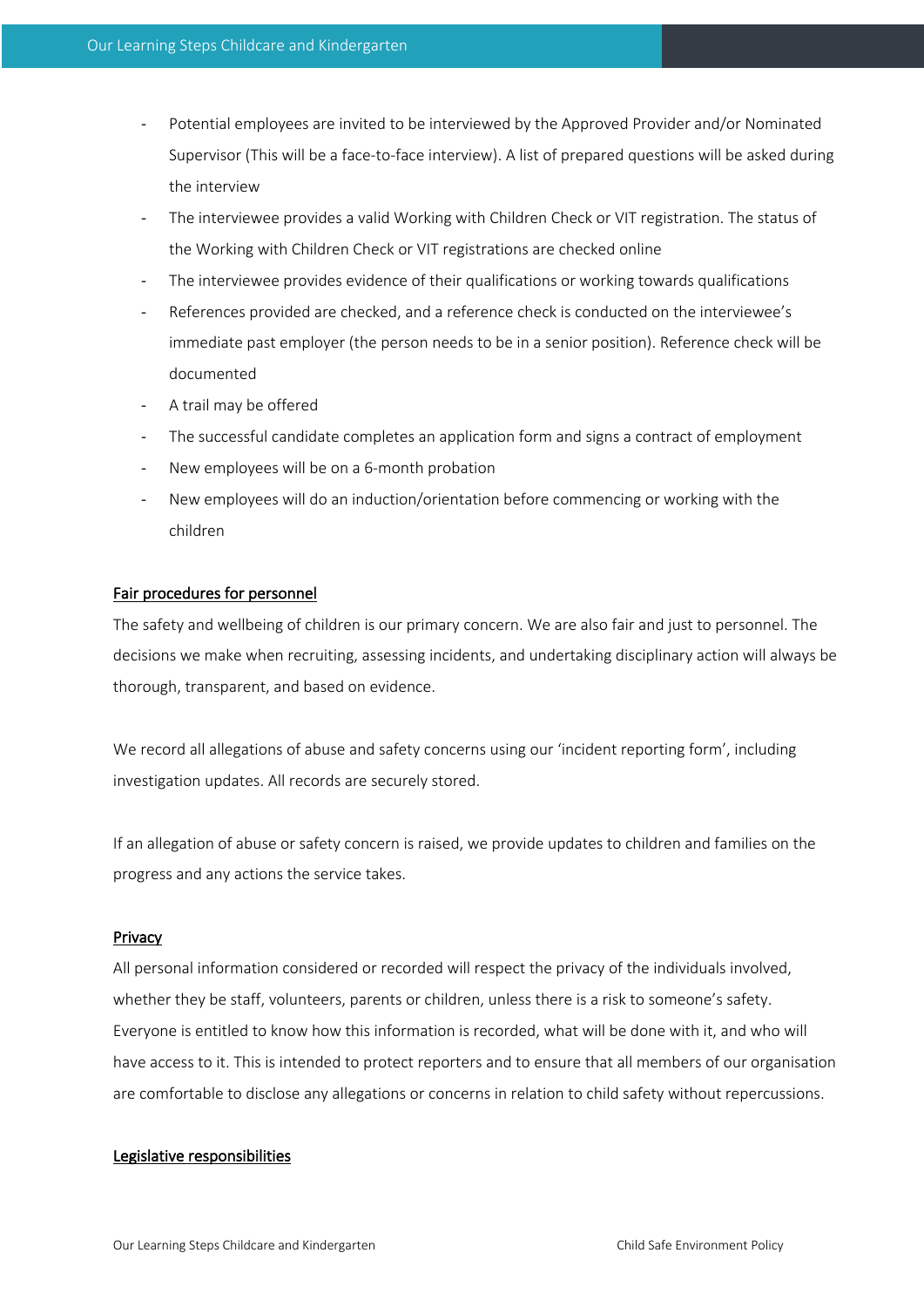Our Learning Steps Childcare and Kindergarten takes our responsibilities seriously, including:

Failure to disclose: Reporting child sexual abuse is a community-wide responsibility. All adults in Victoria who have a reasonable belief that an adult has committed a sexual offence against a child under 16 have an obligation to report that information to the police. (A person will not commit this offence if they have a reasonable excuse for not disclosing the information, including a fear for their safety or where the information has already been disclosed).

All adults should report other forms of child abuse to relevant authorities.

- Failure to protect: People of authority in our organisation will commit an offence if they know of a substantial risk of child sexual abuse and have the power or responsibility to reduce the risk, but negligently fail to do so.
- Mandatory Reporting: Teachers and Early Childhood staff are mandatory reporters and must comply with their duties and report to Child Protection if they believe on reasonable grounds that a child is in need of protection from physical injury or sexual abuse.
- Reportable Conduct: The head of our organisation must be made aware of any allegations of physical and sexual abuse, sexual misconduct, significant emotional or physiological harm or significant neglect by an employee or volunteer towards a child. We are also legally required to notify the Commission for Children and Young People of the allegation.
- Duty of Care: If a child is abused by an individual associated with our organisation, our organisation is presumed to have breached its duty of care unless it can prove that it took reasonable precautions to prevent the abuse in question. For more information please refer to the new organisational duty of care to prevent child abuse page <https://www.justice.vic.gov.au/safer-communities/protecting-children-and-families/betrayal-oftrust-fact-sheet-the-new> on the Department of Justice and Regulation's website.

Further information on failure to disclose or failure to protect offense is available on the Department of Justice and Regulation website www.justice.vic.gov.au.

#### Risk management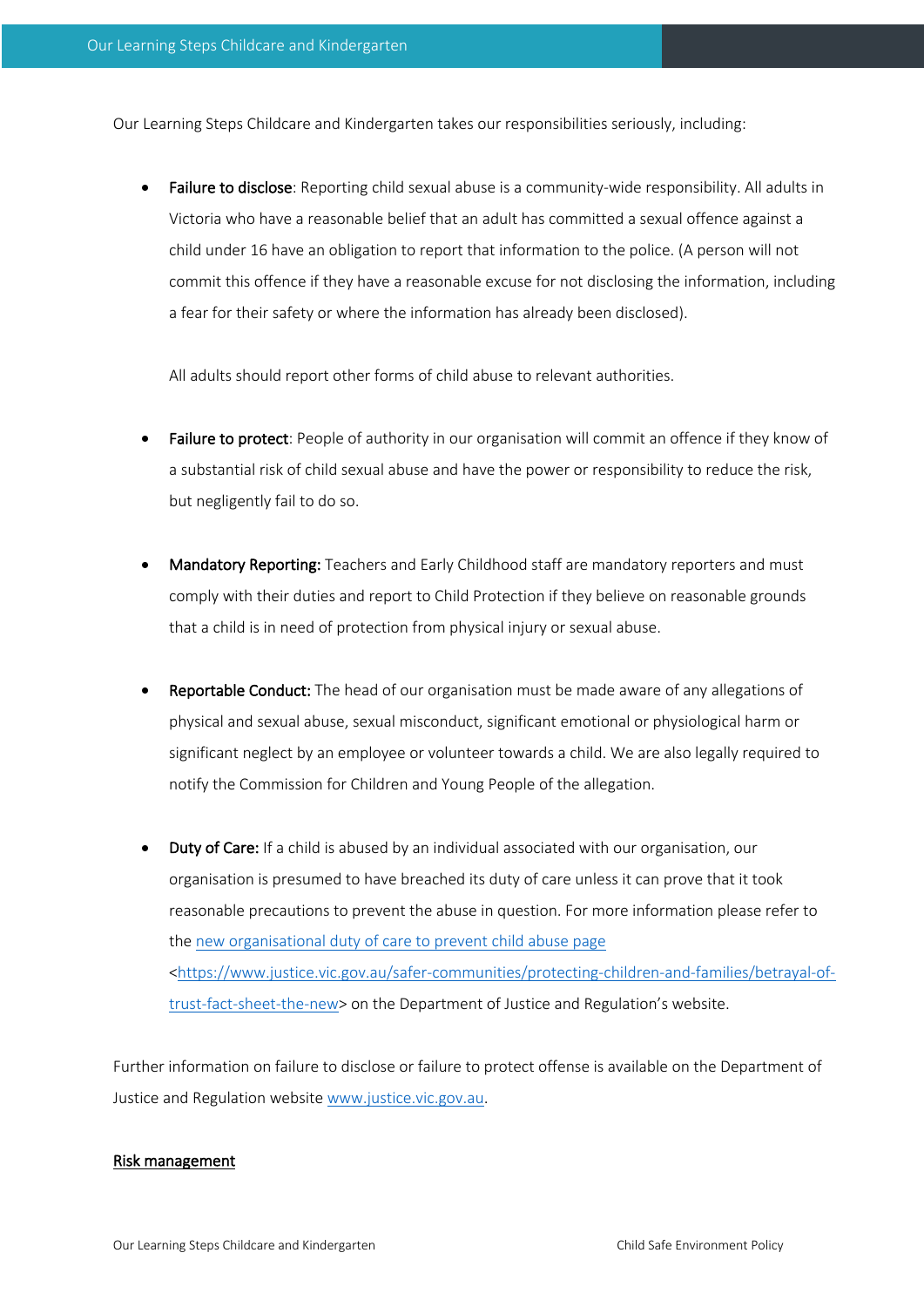In Victoria, organisations are required to protect children when a risk is identified (see information about failure to protect above). In addition to general occupational health and safety risks, we proactively manage risks of abuse to our children.

We have risk management strategies in place to identify, assess, and take steps to minimise child abuse risks, which include risks posed by physical environments (for example, any doors that can lock), and online environments (for example, no staff or volunteer is to have contact with a child in organisations on social media).

The Service shall attempt to involve staff, educators and parents when compiling the Risk Management Plan for High Risk Activities or Special Events.

(*Please refer to the Service's Risk Management Plan for more information*)

# Allegations, concerns and complaints

Our organisation takes all allegations seriously and has practices in place to investigate thoroughly and quickly. Our staff and volunteers are trained to deal appropriately with allegations.

We work to ensure all children, families, staff and volunteers know what to do and who to tell if they observe abuse or are a victim, and if they notice inappropriate behaviour.

We all have a responsibility to report an allegation of abuse if we have a reasonable belief that an incident took place (see information about failure to disclose above).

If an adult has a reasonable belief that an incident has occurred, then they must report the incident. Factors contributing to reasonable belief may be:

- A child states they or someone they know has been abused (noting that sometimes the child may in fact be referring to themselves)
- Behaviour consistent with that of an abuse victim is observed
- Someone else has raised a suspicion of abuse but is willing to report it
- Observing suspicious behaviour

Any suspicion of harm to a child occurring at the Service is to be immediately reported to the Nominated Supervisor. If the Nominated Supervisor is the subject of the complaint, the report may be made to the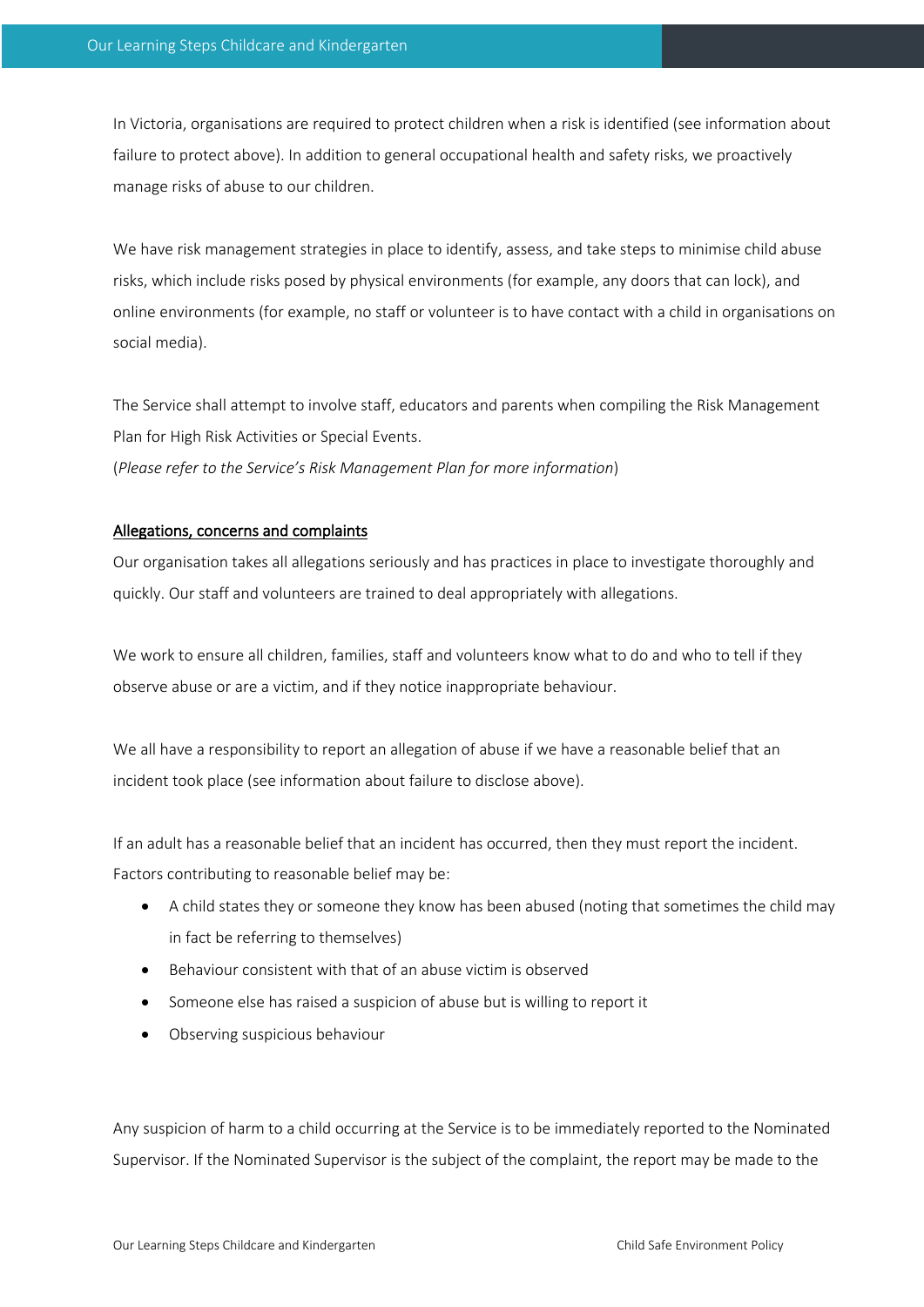Approved Provider or directly to the Regulatory Authority. The Nominated Supervisor/Approved Provider will report the incident to the Regulatory Authority. Reasonable grounds for suspecting harm include:

- § You witness the harm
- § A child tells you they have been harmed by someone at the Service
- § Someone else (e.g. another child, staff member, parent, outside person) tells you that a child has been harmed by a person at the service

Our reporting process is attached to this policy.

#### 'PROTECT' CHILD SAFE STANDARDS

From 1st January 2016 all early childhood services are required to comply with the Child Safe Standards. These standards aim to drive continuous improvement, by raising awareness and assisting organisations to create and maintain child safe environments.

# The Standards

To create and maintain a child safe organisation, each early childhood service must have in place:

Standard 1: Strategies to embed an organisational culture of child safety, including through effective leadership arrangements.

Standard 2: A child safe policy or statement of commitment to child safety.

Standard 3: A code of conduct that establishes clear expectations for appropriate behaviour with children.

Standard 4: Screening, supervision, training and other human resources practices that reduce the risk of child abuse by new and existing personnel.

Standard 5: Processes for responding to and reporting suspected child abuse.

Standard 6: Strategies to identify and reduce or remove risks of child abuse.

Standard 7: Strategies to promote the participation and empowerment of children.

#### The Principles

Three overarching principles are embedded into each standard to ensure that organisations are aware of and consider that some groups of children and young people may be particularly vulnerable, and may face extra challenges in reporting abuse. These principles are:

- Promoting the cultural safety of Aboriginal children,
- Backgrounds,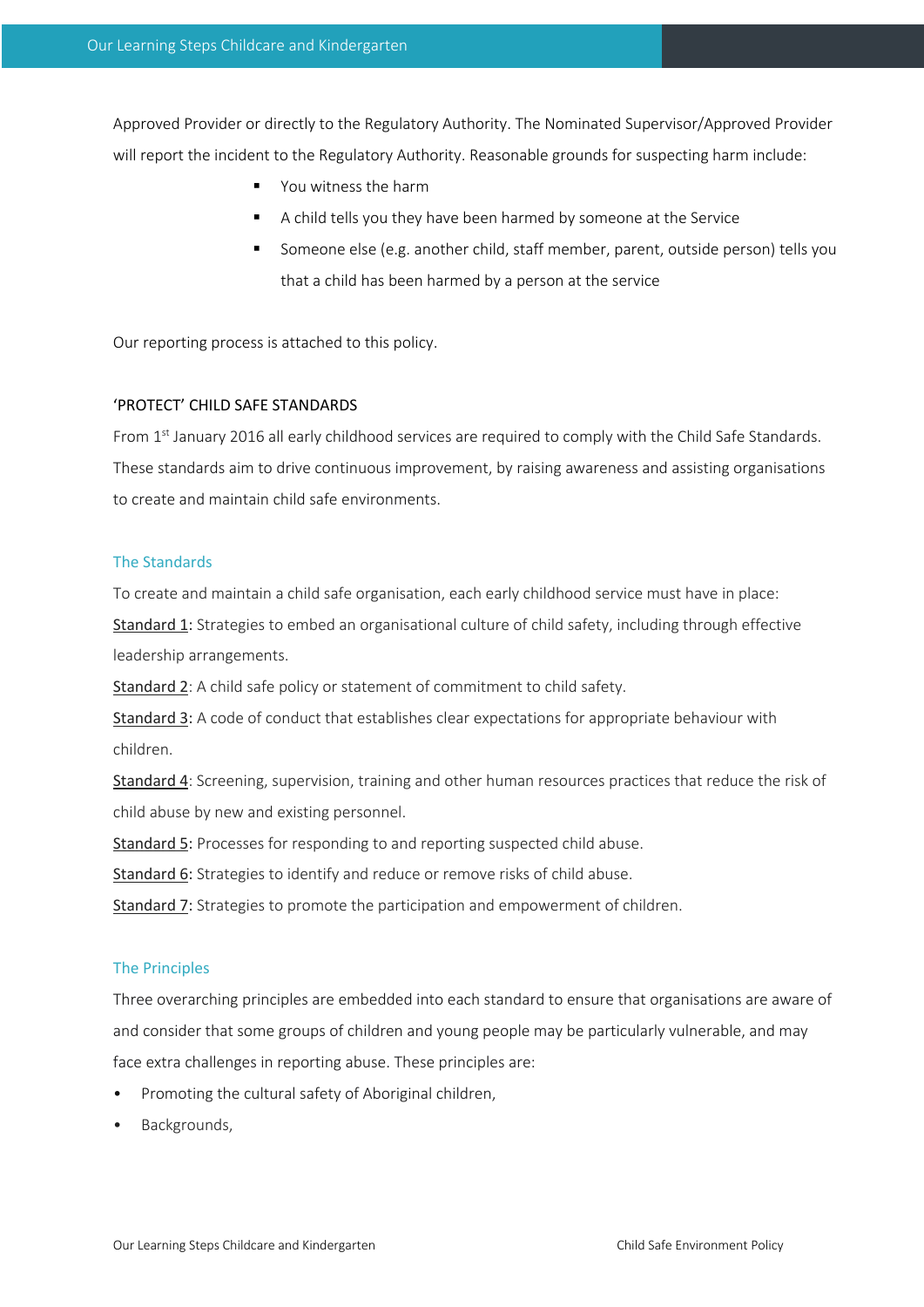• Promoting the safety of children with a disability.

For more information, refer to:

- Cultural safety of Aboriginal children: https://ccyp.vic.gov.au/assets/resources/tipsheet-culturalsafety-aboriginal-children.pdf
- Cultural safety of children from culturally and/or linguistically diverse backgrounds: https://ccyp.vic.gov.au/assets/resources/tipsheet-safety-children-cult-ling-diverse.pdf
- Safety of children with a disability: https://ccyp.vic.gov.au/assets/resources/tipsheet-safety-childrendisability.pdf

The Child Safety Standards are embedded into the policies and procedures of the Service.

#### INDICATORS OF ABUSE

There are common physical and behavioural signs that may indicate abuse or neglect. The presence of one of these signs does not necessarily mean abuse or neglect. Behavioural or physical signs which assist in recognising harm to children are known as indicators. The following is a guide only. One indicator on its own may not imply abuse or neglect. However, a single indicator can be as important as the presence of several indicators. Each indicator needs to be considered in relation to other indicators and the child's circumstances. A child's behaviour is likely to be affected if he/she is under stress. There can be many causes of stress and it is important to find out specifically what is causing the stress. Abuse and neglect can be single incidents or ongoing, and may be intentional or unintentional.

# PHYSICAL CHILD ABUSE

Physical child abuse is the non-accidental infliction of physical injury or harm on a child. Examples of physical abuse may include beating, shaking, burning, assault with implements, and female genital mutilation.

# INDICATORS OF PHYSICAL CHILD ABUSE

Physical indicators of physical child abuse include (but are not limited to):

- Evidence of physical injury that would not likely be the result of an accident.
- Bruises or welts on facial areas and other areas of the body, e.g. back, bottom, legs, arms and inner thighs.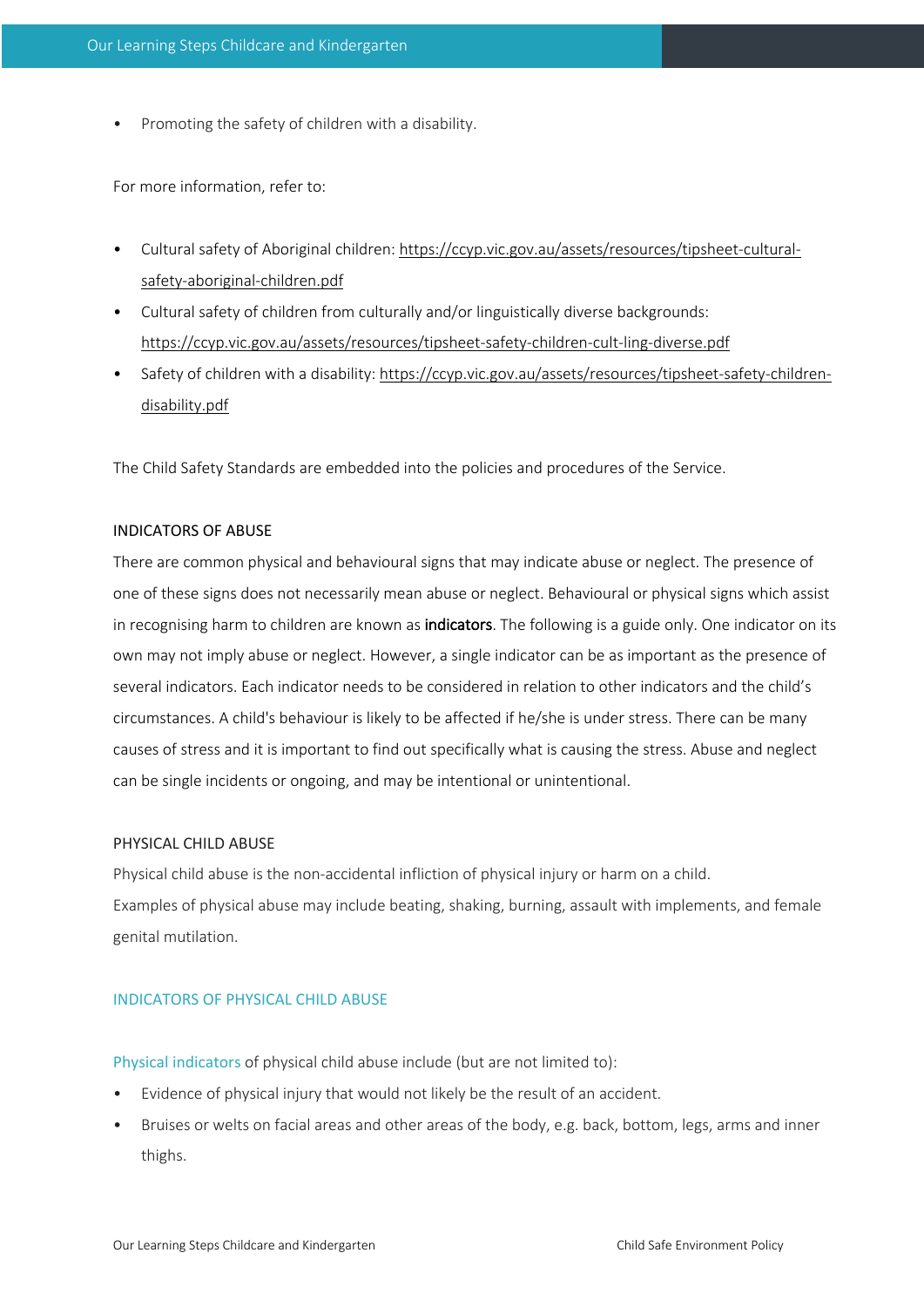- Burns from boiling water, oil or flames or burns that show the shape of the object used to make them, e.g. iron, grill, cigarette.
- Fractures of the skull, jaw, nose and limbs, especially those not consistent with the explanation offered, or the type of injury possible at the child's age of development.
- Cuts and grazes to the mouth, lips, gums, eye area, ears and external genitalia.
- Bald patches where hair has been pulled out.
- Multiple injuries, old and/or new.
- Effects of poisoning.
- Internal injuries.

Behavioural indicators of physical child abuse include (but are not limited to):

In an infant or toddler:

- Self-stimulatory behaviours, for example, rocking, head banging.
- Crying excessively or not at all.
- Listless and immobile and/or emaciated and pale.
- Exhibits significant delays in gross motor development and coordination.
- Their parent/carer is unresponsive or impatient to child's cues and unreceptive to support.

In all children, infants and toddlers:

- Disclosure of physical abuse, e.g. by child, friend, family member.
- Inconsistent or unlikely explanation for cause of injury.
- Wearing clothes unsuitable for weather conditions to hide injuries.
- Wariness or fear of a parent, carer or guardian and reluctance to go home.
- Unusual fear of physical contact with adults.
- Fear of home, specific places or particular adults.
- Unusually nervous, hyperactive, aggressive, disruptive and destructive to self and/or others.
- Overly compliant, shy, withdrawn, passive and uncommunicative.
- Change in sleeping patterns, fear of the dark or nightmares and regressive behaviour, e.g. bedwetting.
- No reaction or little emotion displayed when being hurt or threatened.
- Habitual absences from the Service without reasonable explanation, where regular attendance is expected.
- Complaining of headaches, stomach pains, or nausea without physiological basis.
- Poor self-care or personal hygiene.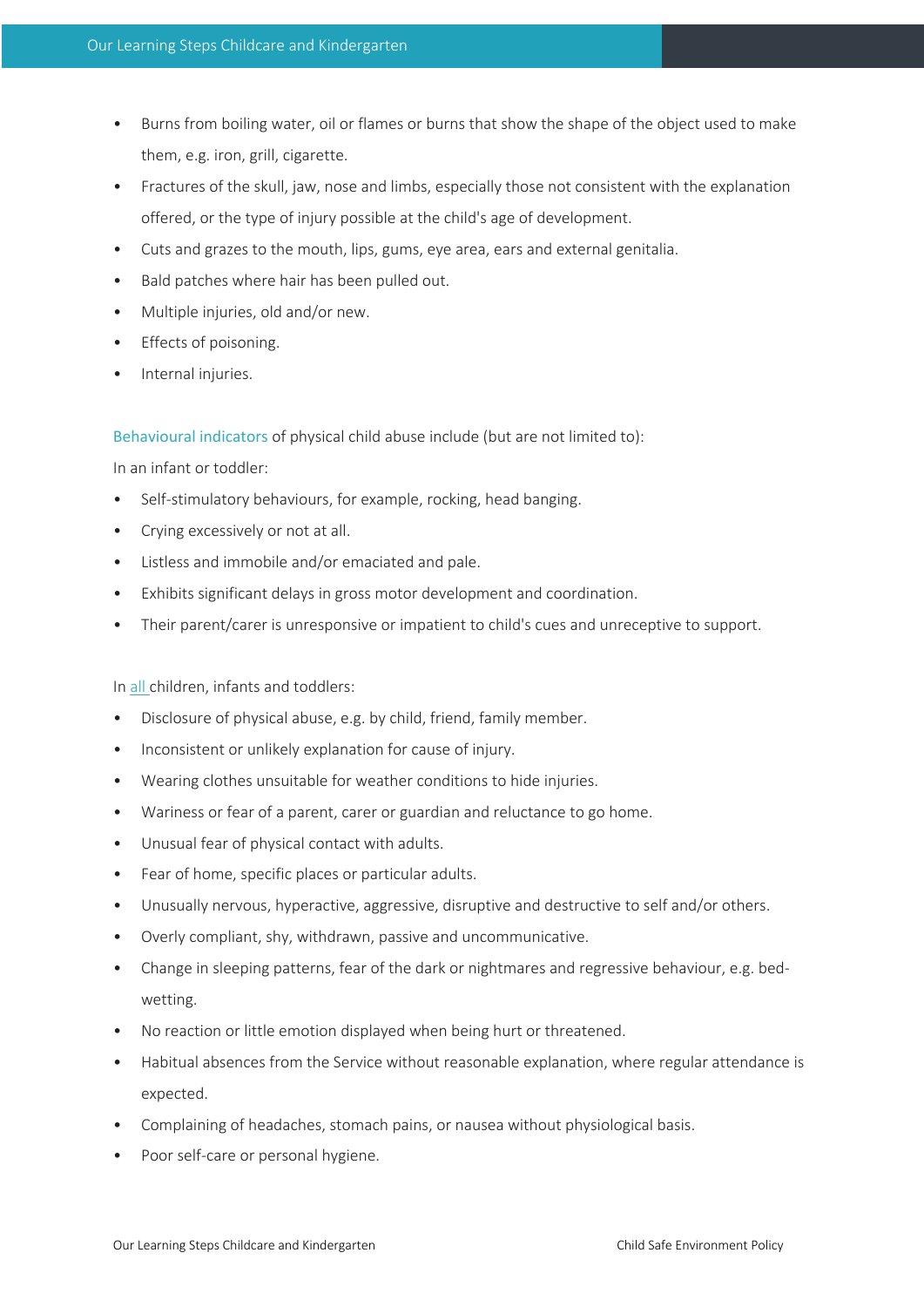#### CHILD SEXUAL ABUSE

Child sexual abuse is when a person uses power or authority over a child to involve them in sexual activity.

This can include a wide range of physical and non-contact sexual activity

- Physical sexual contact:
	- o Kissing or fondling a child in a sexual way.
	- o Masturbation.
	- o Fondling the child's genitals.
	- o Oral sex.
	- o Vaginal or anal penetration by a penis, finger or other object.
	- o Exposure of the child to pornography.
- Non-contact offences:
	- o Talking to a child in a sexually explicit way.
	- o Sending sexual messages or emails to a child.
	- o Exposing a sexual body part to a child.
	- o Forcing a child to watch a sexual act including showing pornography to a child.
	- o Having a child pose or perform in a sexual manner (including child sexual exploitation).
	- o Grooming or manipulation.

Child sexual abuse does not always involve force. In some circumstances a child may be manipulated into believing that they have brought the abuse on themselves, or that the abuse is an expression of love through a process of grooming.

Any child can be victim of sexual abuse, however children who are vulnerable, isolated and/or have a disability are disproportionately abused and are much more likely to become victim.

# INDICATORS OF CHILD SEXUAL ABUSE

Physical indicators of child sexual abuse include (but are not limited to):

- Injury to the genital or rectal area, e.g. bruising, bleeding, discharge, inflammation or infection.
- Injury to areas of the body such as breasts, buttocks or upper thighs.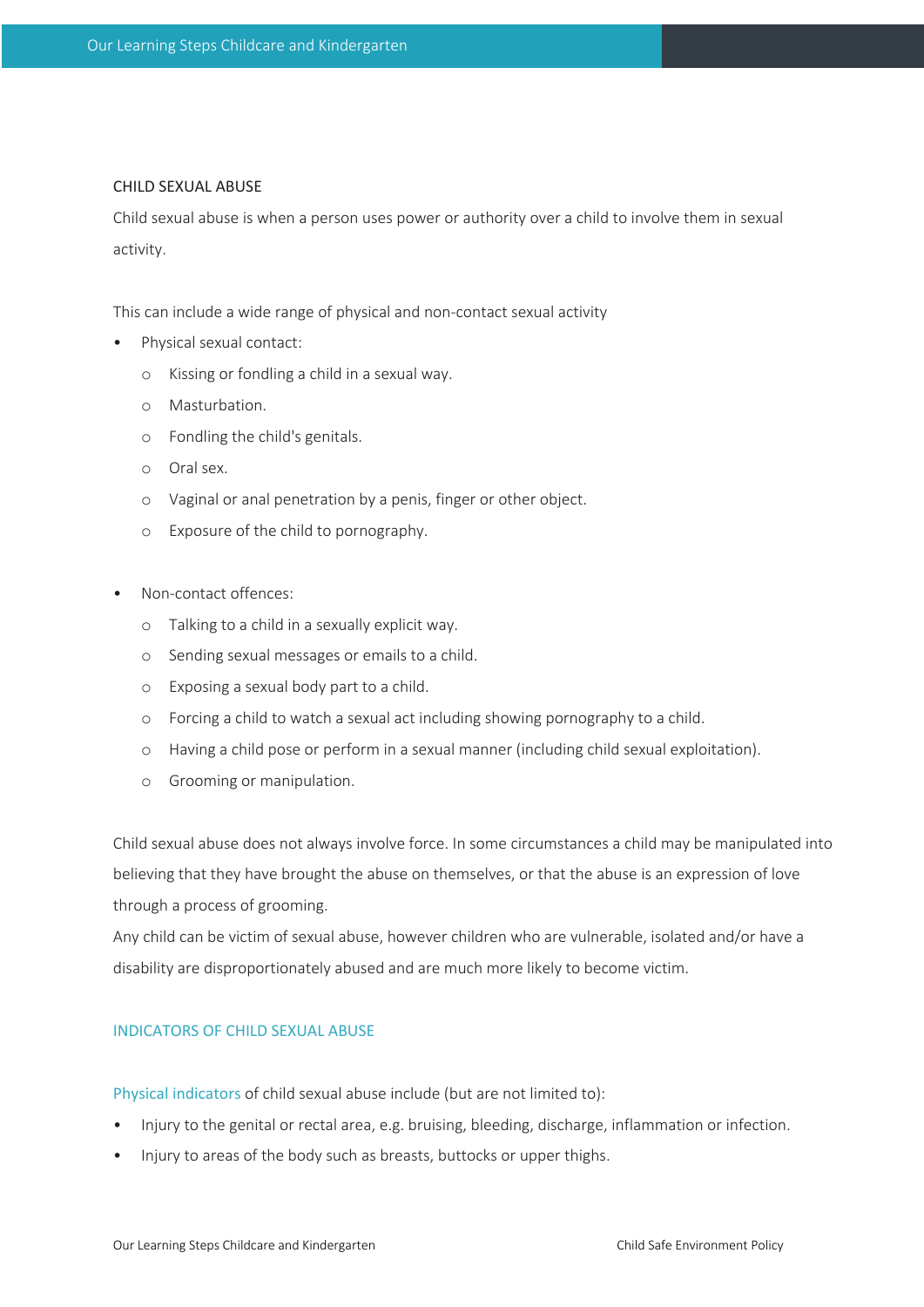- Discomfort in urinating or defecating.
- Presence of foreign bodies in the vagina and/or rectum.
- Sexually-transmitted infections.
- Frequent urinary tract infections.

Behavioural indicators of child sexual abuse include (but are not limited to):

In an infant or toddler:

- Self-stimulatory behaviours, for example, rocking, head banging.
- Crying excessively or not at all.
- Listless and immobile and/or emancipated and pale.
- Exhibits significant delays in gross motor development and coordination.

In all children, infants and toddlers:

- Disclosure of sexual abuse, e.g. by child, friend, family member.
- Drawings or descriptions of stories that are sexually explicit and not age-appropriate.
- Persistent and age-inappropriate sexual activity, e.g. excessive masturbation or rubbing genitals against adults.
- Wariness or fear of a parent, carer or guardian and reluctance to go home.
- Unusual fear of physical contact with adults.
- Change in sleeping patterns, fear of the dark or nightmares and regressive behaviour, e.g. bedwetting.
- Wearing clothes unsuitable for weather conditions to hide injuries.
- Unusually nervous, hyperactive, aggressive, disruptive and destructive to self and/or others.
- Exhibits significant delays in gross and fine motor development and coordination.
- Overly compliant, shy, withdrawn, passive and uncommunicative.
- Fear of home, specific places or particular adults.
- Poor self-care or personal hygiene.
- Complaining of headaches, stomach pains or nausea without physiological basis.

# CHILD SEXUAL EXPLOITATION

Child sexual exploitation is also a form of sexual abuse where offenders use their power, (physical, financial or emotional) over a child to sexually or emotionally abuse them.

It often involves situations and relationships where young people receive something (food,

accommodation, drugs, alcohol, cigarettes, affection, gifts, money, etc.) in return for participating in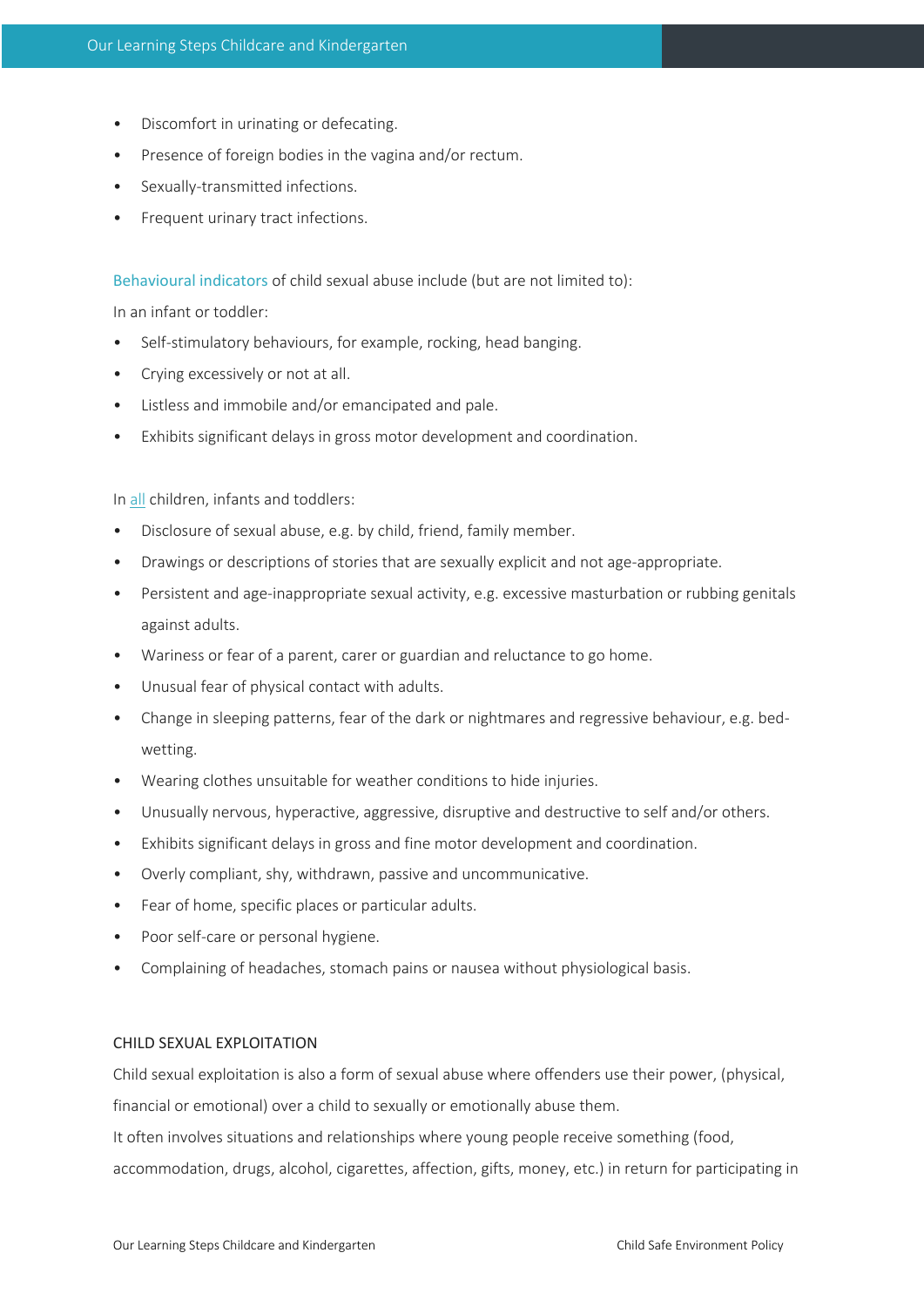sexual activities.

Child sexual exploitation can occur in person or online, and sometimes the child may not even realise they are a victim. For more information on child sexual exploitation and advice on specific strategies for identifying and preventing exploitation please see Prevention of Child Sexual Exploitation and Grooming at http://www.education.vic.gov.au/about/programs/health/protect/Pages/exploitationgrooming.aspx

#### GROOMING

Grooming is when a person engages in predatory conduct to prepare a child for sexual activity at a later time. Grooming can include communicating and/or attempting to befriend or establish a relationship or other emotional connection with the child or their parent/carer.

Sometimes it is hard to see when someone is being groomed until after they have been sexually abused, because some grooming behaviour can look like "normal" caring behaviour.

Examples of grooming behaviours may include:

- Giving gifts or special attention to a child or their parent or carer (this can make a child or their parent feel special or indebted).
- Controlling a child (or that child's parents) through threats, force or use of authority (this can make a child or their parent fearful to report unwanted behaviour).
- Making close physical contact or sexual contact, such as inappropriate tickling and wrestling.
- Openly or pretending to accidentally expose the victim to nudity, sexual material and sexual acts (this in itself is classified as child sexual abuse but can also be a precursor to physical sexual assault).

#### INDICATORS OF GROOMING

Behavioural indicators that a child may be subject to grooming include (but are not limited to):

- Developing an unusually close connection with an older person.
- Displaying mood changes (hyperactive, secretive, hostile, aggressive, impatient, resentful, anxious, withdrawn, depressed).
- Using street/different language; copying the way the new 'friend' may speak; talking about the new 'friend' who does not belong to his/her normal social circle.
- Possessing gifts, money and expensive items given by the 'friend'.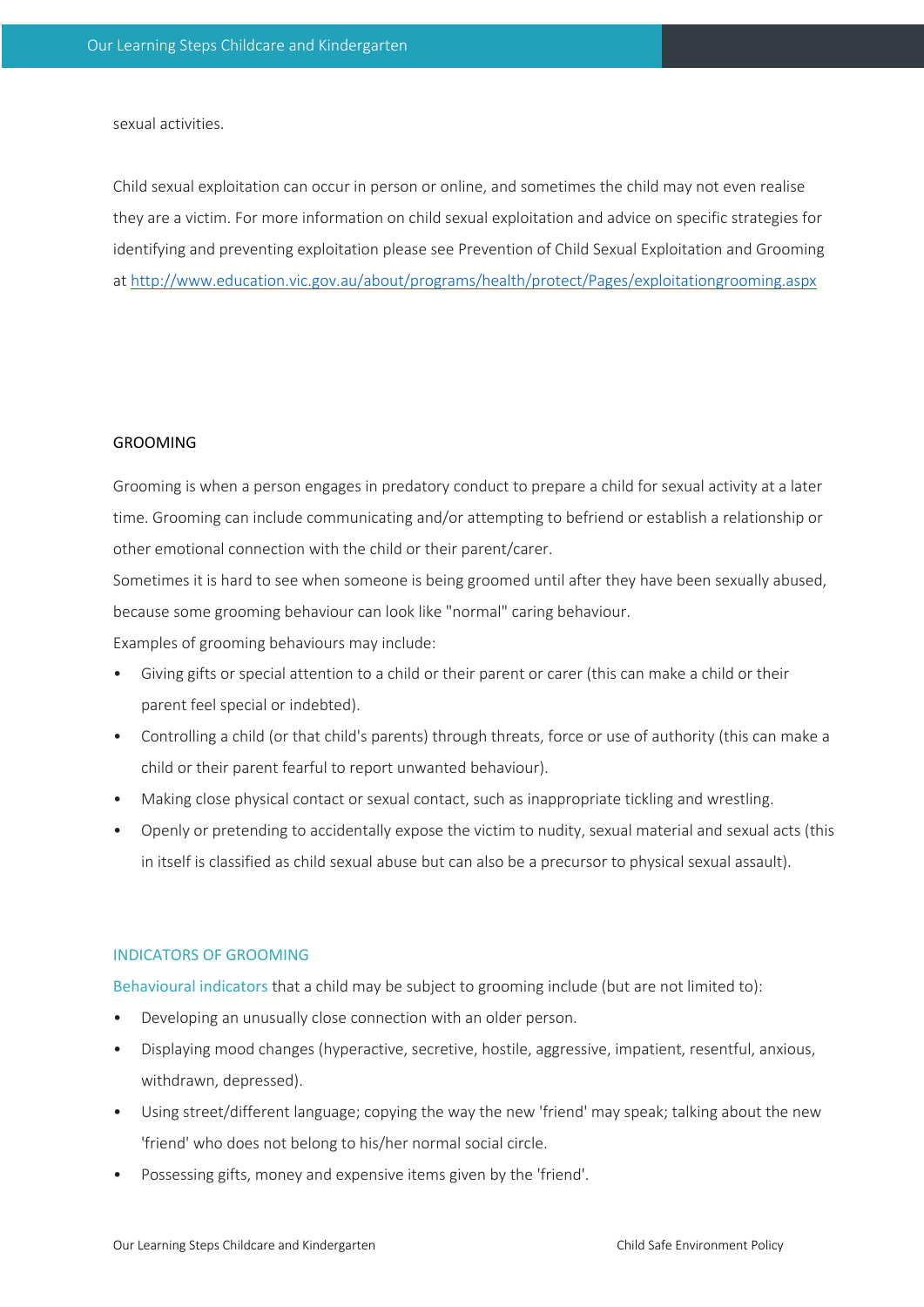- Being excessively secretive about their use of communications technologies, including social media.
- Being dishonest about where they've been and whom they've been with.

# EMOTIONAL ABUSE

Emotional child abuse occurs when a child is repeatedly rejected, isolated, or frightened by threats, or by witnessing family violence.

It also includes hostility, derogatory name-calling and put-downs, and persistent coldness from a person, to the extent that the child suffers, or is likely to suffer, emotional or psychological harm to their physical or developmental health. Emotional abuse may occur with or without other forms of abuse.

# INDICATORS OF EMOTIONAL ABUSE

Physical indicators of emotional abuse include (but are not limited to):

- Language delay, stuttering or selectively being mute (only speaking with certain people or in certain situations).
- Delays in emotional, mental or physical development.

Behavioural indicators of emotional abuse include (but are not limited to):

In an infant or toddler:

- Self-stimulatory behaviours, for example, rocking, head banging.
- Crying excessively or not at all.
- Listless and immobile and/or emancipated and pale.
- Exhibits significant delays in gross motor development and coordination.
- Their parent/carer is unresponsive or impatient to child's cues and unreceptive to support.

In all children, infants and toddlers:

- Overly compliant, passive and undemanding behaviour.
- Extremely demanding, aggressive and attention-seeking behaviour or anti-social and destructive behaviour.
- Low tolerance or frustration.
- Poor self-image and low self-esteem.
- Unexplained mood swings, depression, self-harm.
- Behaviours that are not age-appropriate, e.g. overly adult, or overly infantile.
- Exhibits significant delays in gross and fine motor development and coordination.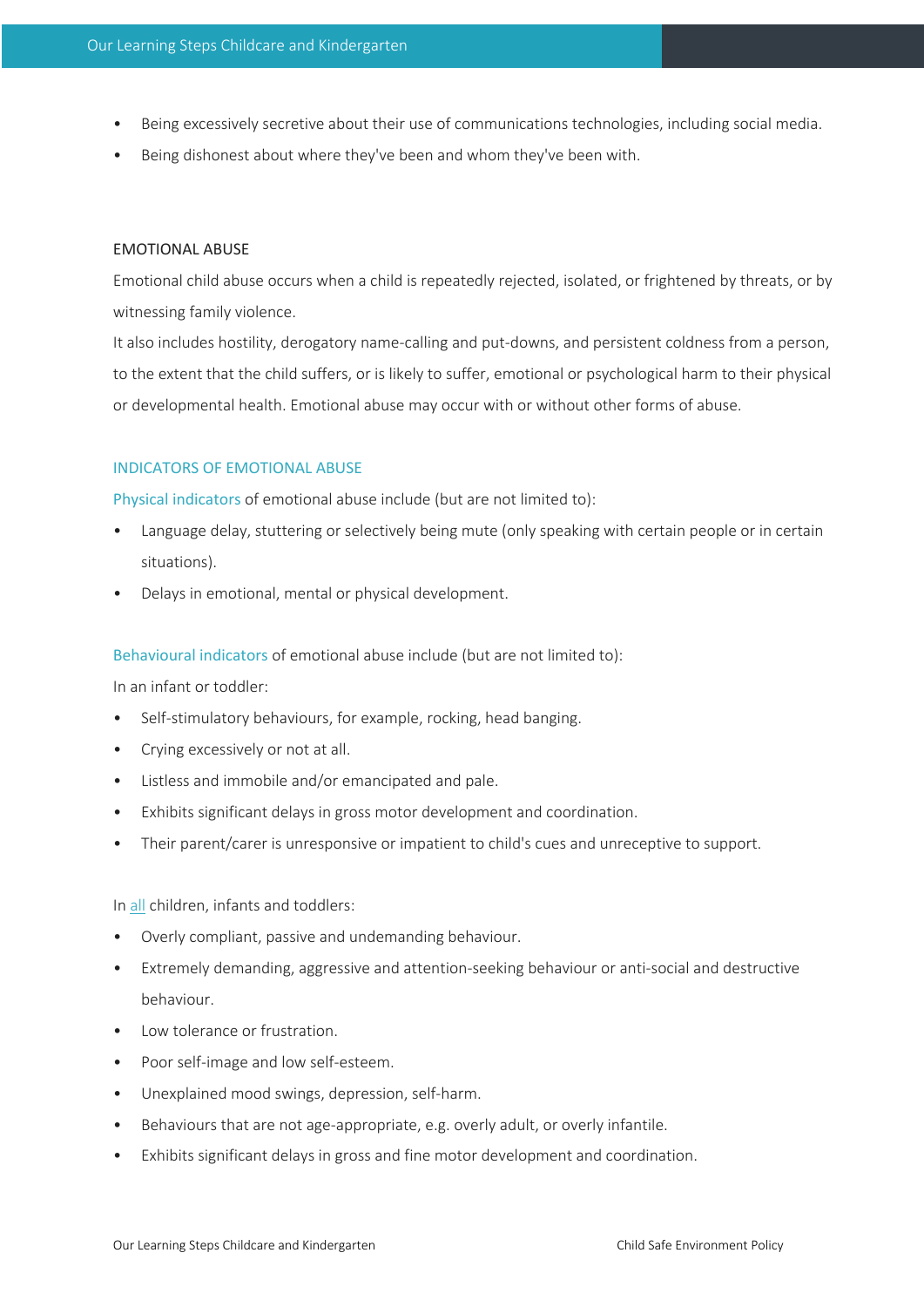- Poor social and interpersonal skills.
- Violent drawings or writing.
- Lack of positive social contact with other children.

# **NEGLECT**

Neglect includes a failure to provide the child with one or more of the following to the extent that the health or physical development of the child is significantly impaired or placed at serious risk:

- An adequate standard of nutrition.
- Medical care.
- Clothing.
- Shelter.
- Supervision.

In some circumstances the neglect of a child:

- Can place the child's immediate safety and development at serious risk.
- May not immediately compromise the safety of the child but is likely to result in longer term cumulative harm.

This includes low-to-moderate concerns for the wellbeing of a child, such as:

- Concerns due to conflict within a family.
- Parenting difficulties.
- Isolation of a family or a lack of apparent support.

Both forms of neglect must be responded to via the Four Critical Actions for Early Childhood Services.

#### INDICATORS OF NEGLECT

Physical indicators of neglect include (but are not limited to):

- Appearing consistently dirty and unwashed.
- Being consistently inappropriately dressed for weather conditions.
- Being at risk of injury or harm due to consistent lack of adequate supervision from parents.
- Being consistently hungry, tired and listless.
- Having unattended health problems and lack of routine medical care.
- Having inadequate shelter and unsafe or unsanitary conditions.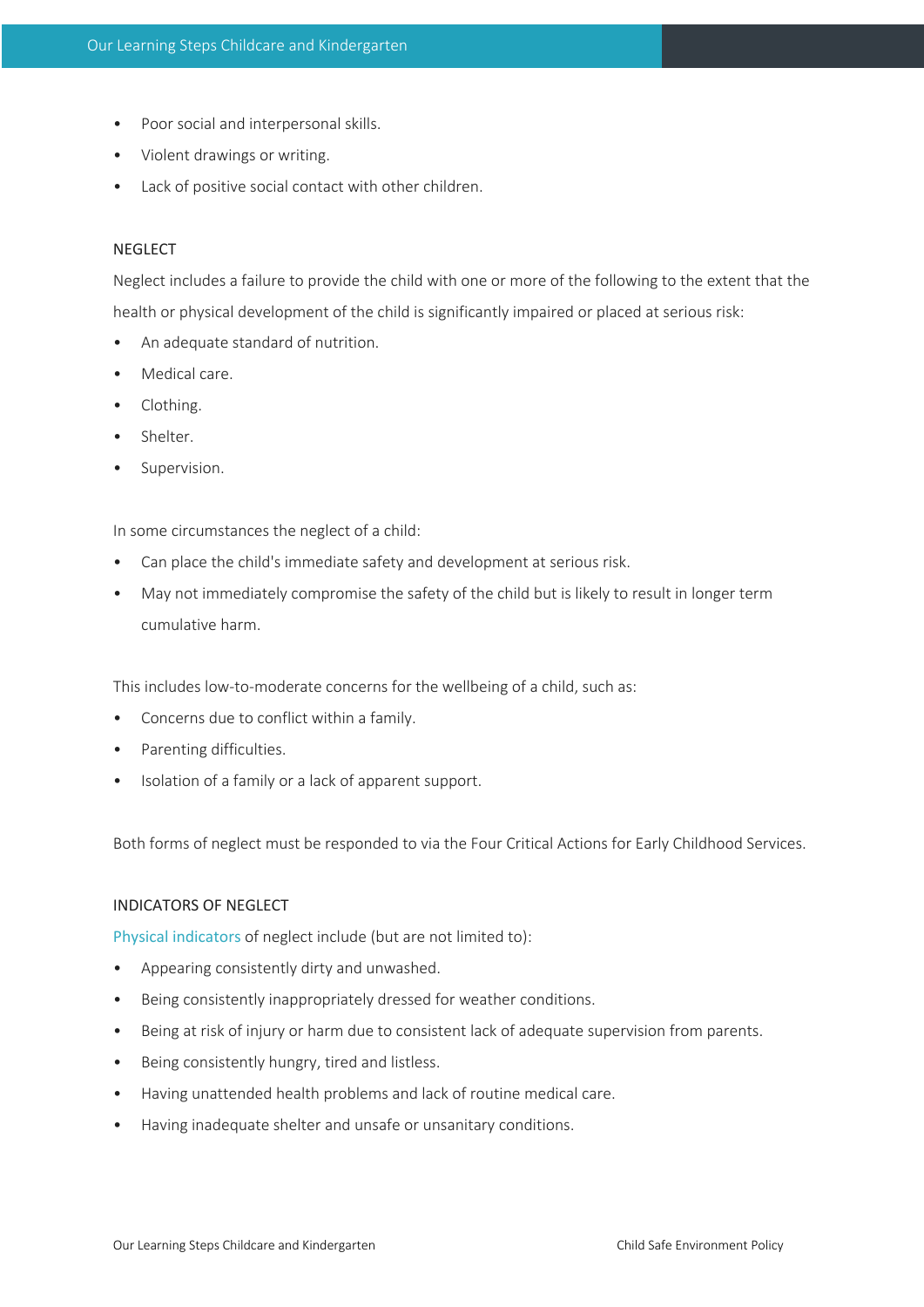Behaviour indicators of neglect include (but are not limited to):

In an infant or toddler:

- Self-stimulatory behaviours, for example, rocking, head banging.
- Crying excessively or not at all.
- Listless and immobile and/or emancipated and pale.
- Exhibits significant delays in gross motor development and coordination.
- Inadequate attention to the safety of the home (e.g. dangerous medicines left where children may have access to them).
- Being left unsupervised, either at home, on the street or in a car.
- Their parent/carer is unresponsive or impatient to child's cues and unreceptive to receive support.
- Developmental delay due to lack of stimulation.

In all children, infants and toddlers:

- Being left with older children or persons who could not reasonably be expected to provide adequate care and protection.
- Gorging when food is available or inability to eat when extremely hungry.
- Begging for, or stealing food.
- Appearing withdrawn, listless, pale and weak.
- Aggressive behaviour, irritability.
- Little positive interaction with parent, carer or guardian.
- Indiscriminate acts of affection and excessive friendliness towards strangers.
- Exhibits significant delays in gross and fine motor development and coordination.
- Poor, irregular or non-attendance at the Service (where regular attendance is expected).
- Refusal or reluctance to go home.
- Self-destructive behaviour.
- Taking on an adult role of caring for parent.

#### FAMILY VIOLENCE

Family violence is behaviour towards a family member that may include:

- Physical violence or threats of violence.
- Verbal abuse, including threats.
- Emotional or psychological abuse.
- Sexual abuse.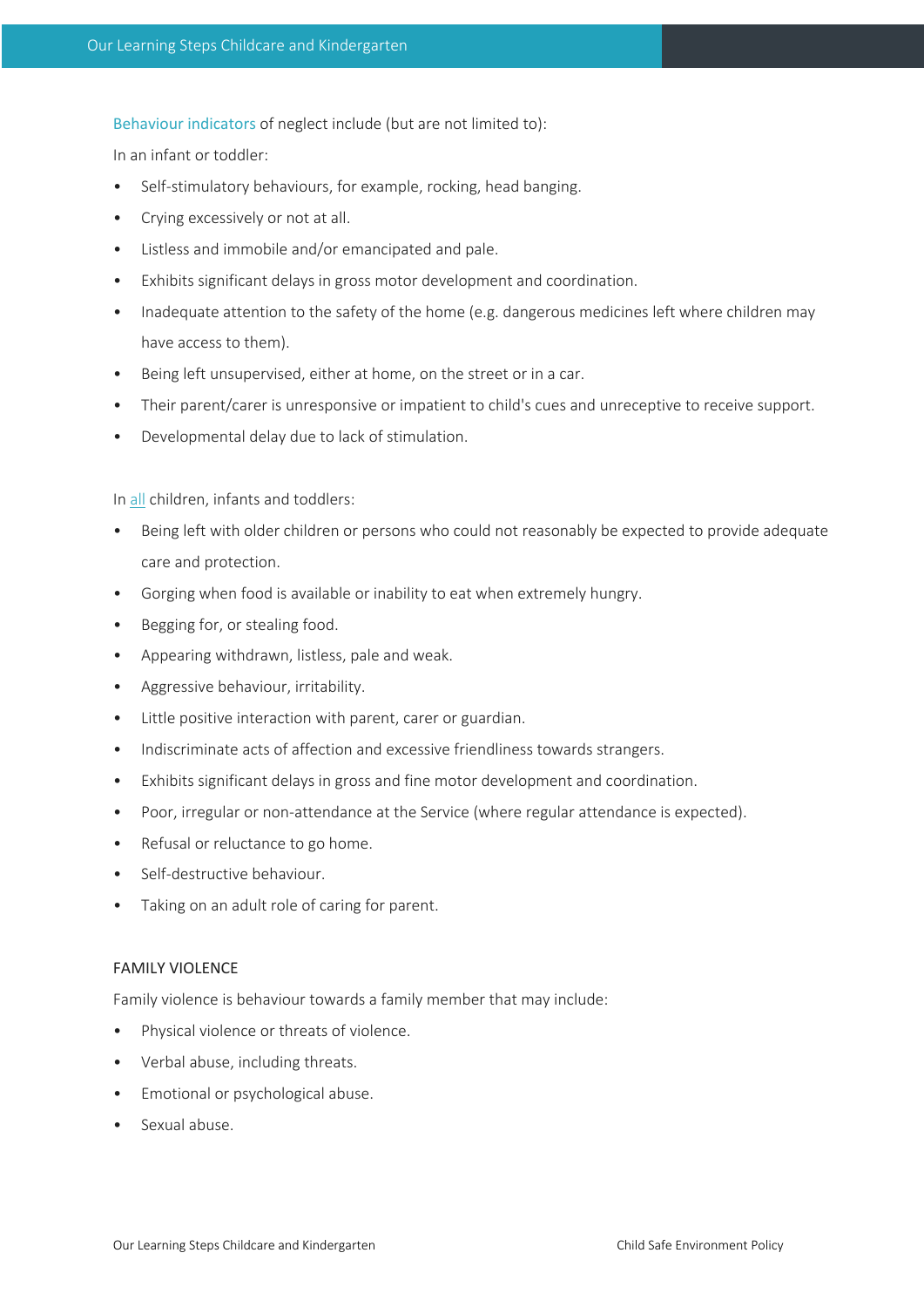• Financial and social abuse.

A child's exposure to family violence constitutes child abuse. This exposure can be very harmful and may result in physical harm and long-term physical, psychological and emotional trauma. Action must be taken to protect the child, and to mitigate or limit their trauma.

Research shows that during pregnancy and when families have very young babies:

- There is an increased risk of family violence.
- Pre-existing family violence may increase in severity.
- There is an opportunity for intervention as families are more likely to have contact with services.

The longer that a child experiences or is exposed to family violence, the more harmful it is.

# FAMILY VIOLENCE IN ABORIGINAL AND TORRES STRAIT ISLANDER COMMUNITIES

In identifying family violence in Aboriginal and Torres Strait Islander communities it is important to recognise that:

- Aboriginal and Torres Strait Islander family violence may relate to relationships that aren't captured by the Western nuclear family model (e.g. grandparents, uncles and aunts, cousins and other community and culturally defined relationships).
- Aboriginal and Torres Strait Islander family violence can also include cultural and spiritual abuse.
- Perpetrators of Aboriginal and Torres Strait Islander family violence may not be Aboriginal and Torres Strait Islander people.

Aboriginal and Torres Strait Islander family violence occurs in a historical context of colonisation, dispossession, and the loss of culture. This has resulted in the breakdown of kinship systems and of traditional law, racism, and previous government policies of forced removal of children from families. However, this should never detract from the legitimacy of the survivor's experience of violence, or your obligation to report and respond to any suspected family violence.

# INDICATORS OF FAMILY VIOLENCE

Physical indicators of family violence may include (but are not limited to):

- Speech disorders.
- Delays in physical development.
- Failure to thrive (without an organic cause).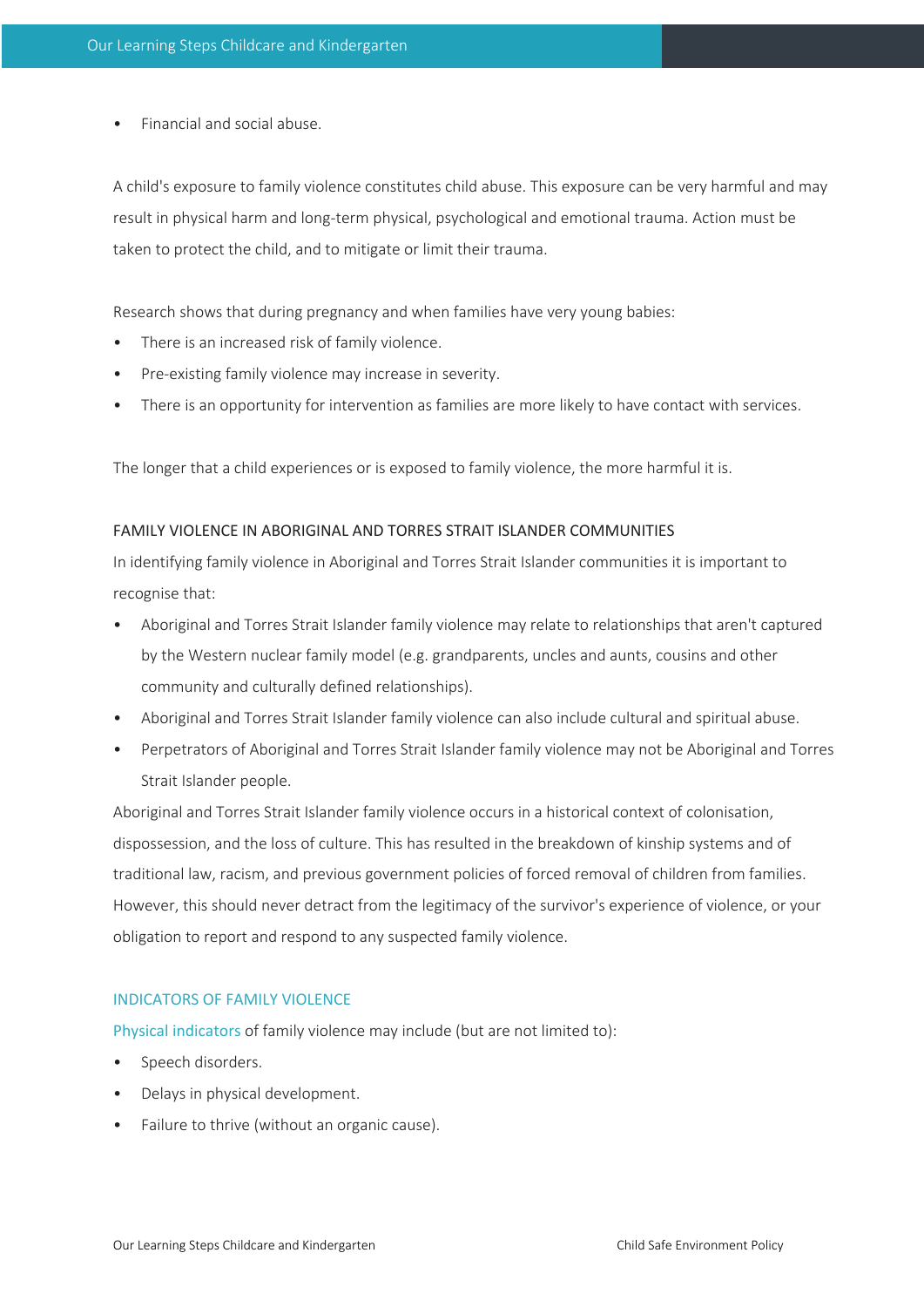- Bruises, cuts or welts on facial areas, and other parts of the body including back, bottom, legs, arms and inner thighs.
- Any bruises or welts (old or new) in unusual configurations, or those that look like the object used to make the injury (such as fingerprints, handprints, buckles, iron or teeth).
- Internal injuries.

Behavioural indicators of family violence may include (but are not limited to):

In an infant or toddler:

- Self-stimulatory behaviours, for example, rocking, head banging.
- Crying excessively or not at all.
- Listless and immobile and/or emancipated and pale.
- Exhibits significant delays in gross motor development and coordination.

In all children, infants and toddlers:

- Violent/aggressive behaviour and language.
- Depression and anxiety.
- Appearing nervous and withdrawn, including wariness of adults.
- Difficulty adjusting to change.
- Developmentally inappropriate bedwetting and sleeping disorders.
- Extremely demanding, attention-seeking behaviour.
- Participating in dangerous risk-taking behaviours to impress peers.
- Overly compliant, shy, withdrawn, passive and uncommunicative behaviour.
- 'Acting out', such as cruelty to animals.
- Demonstrated fear of parents, carers or guardians, and of going home.
- Complaining of headaches, stomach pains or nausea without physiological basis.

# INAPPROPRIATE SEXUAL BEHAVIOUR

Inappropriate sexual behaviour includes:

# Problem sexual behaviour

Problem sexual behaviour is the term used by the Victorian government and funded service providers to describe concerning sexual behaviour exhibited by children under the age of 10 years. Children under 10 years are deemed unable to consent to any form of sexual activity and cannot be held criminally responsible for their behaviour.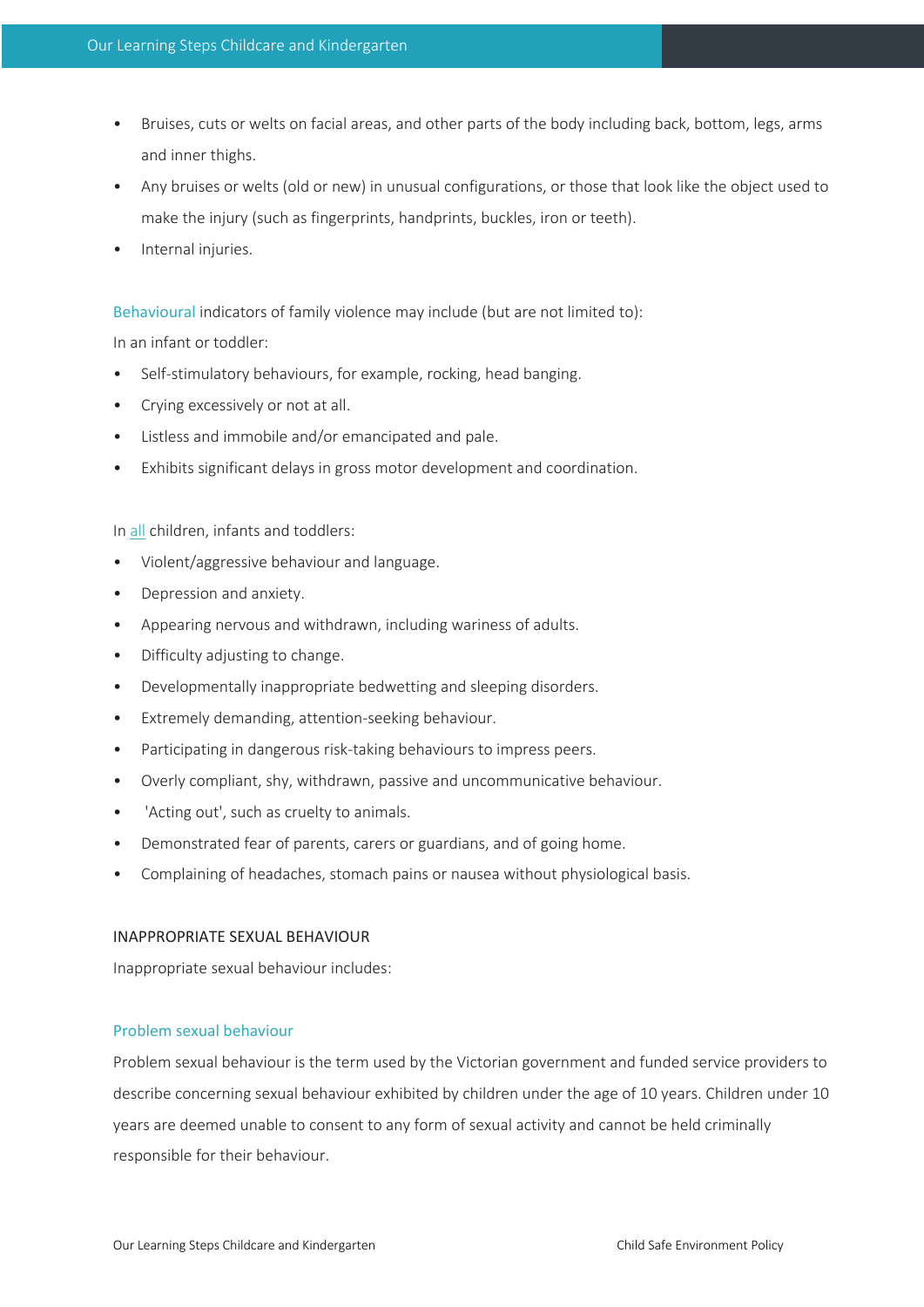#### Sexually abusive behaviour

Sexually abusive behaviour is the term used by the Victorian Government and funded service providers to describe concerning sexual behaviour by children aged 10 years or older and under 15 years of age. A child is considered to exhibit sexually abusive behaviour when they have used power, authority, or status to engage another party in sexual activity that is unwanted or the other party is unable to give consent. A child who engages in sexually abusive behaviour may be in need of therapeutic treatment. It may also be an indicator that the child has been or is being sexually abused by others.

Sexually abusive behaviour may amount to a sexual offence. A sexual offence includes rape, sexual assault, indecent acts and other unwanted sexualised touching, all of which are offences under the *Crimes Act 1958*.

It may be difficult to determine the nature of children's sexual behaviour, including whether the behaviour:

- Constitutes a sexual offence.
- Is indicative of any underlying abuse.

# Under Victorian Law:

- Children aged between 12-15 can only consent to sexual activity with a peer no more than two years their senior *(therefore sexual contact led by a child with another child outside of these age parameters may amount to a sexual offence).*
- In order for a person to consent to sexual activity they have to have the capacity to understand the context and possible consequences of the act (*therefore sexual contact led by a child involving a person with a cognitive impairment or affected by alcohol and other drugs may also amount to a sexual offence).*

# Most critically the 'Four Critical Actions for Early Childhood Services: Responding to Incidents, Disclosures or Suspicions of Child Abuse' will be followed if:

- You witness an incident, receive a disclosure or form a reasonable suspicion that a child has engaged in inappropriate sexual behaviour, even if you're not sure (these actions will support you to report to Victoria Police).
- A child's inappropriate sexual behaviour leads you to form a reasonable belief that the child may be subject to abuse.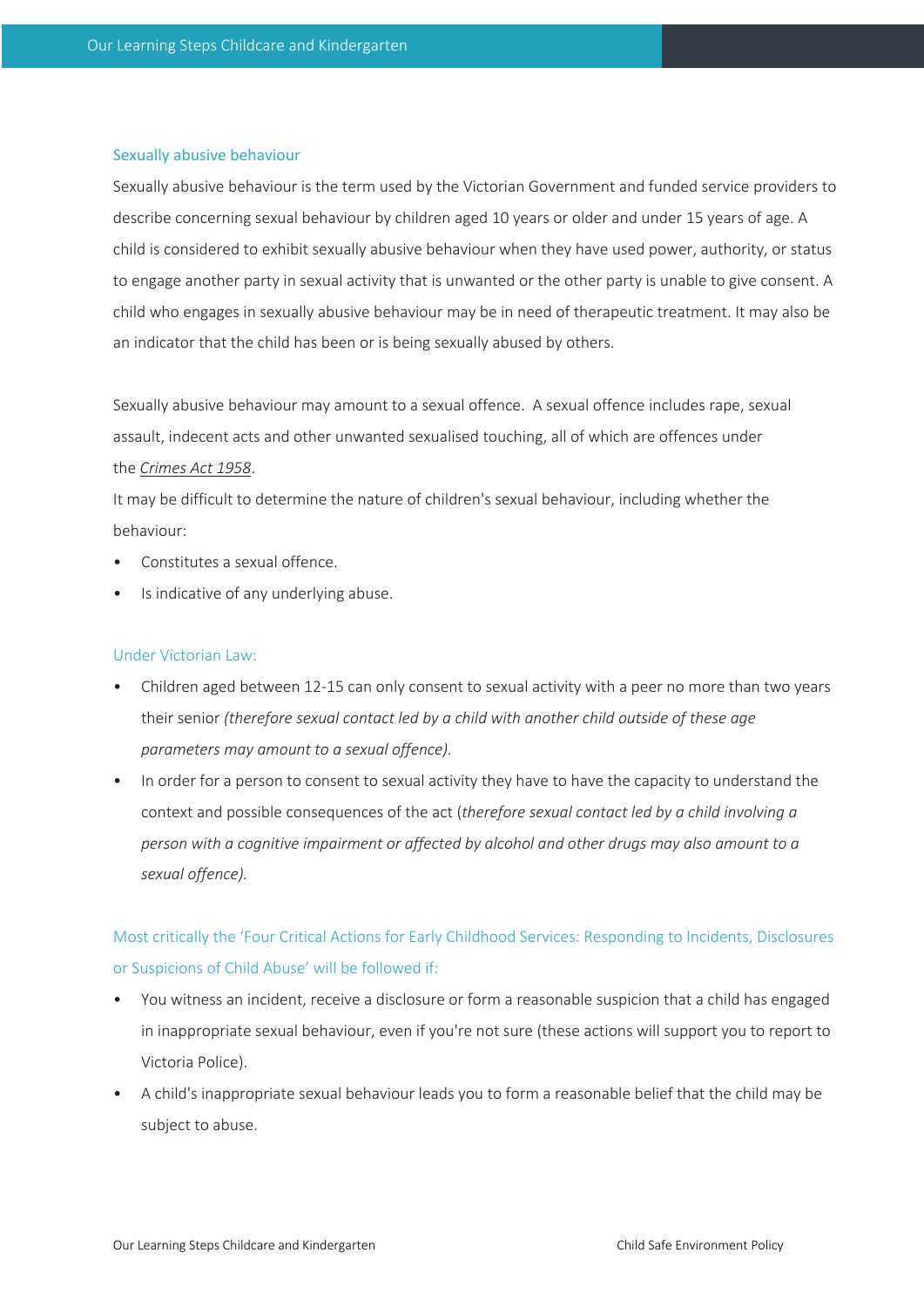*NOTE: All definitions and indicators of child abuse sourced from: State of Victoria (Department of Education and Training). (2017). Early childhood guidance: Identifying signs of child abuse. Retrieved from www.education.vic.gov.au*

# IMPLEMENTATION

Our Service strongly opposes any type of abuse against a child and endorses high quality practices in relation to protecting children. To ensure best practice, all educators will attend approved Child Protection training certified by a registered training organisation. Educators will continue to keep up to date, by completing Child Protection Awareness Training annually, ensuring they keep up to date with their current responsibilities as Mandatory Reporters.

NOTE: The reporter is not required to prove that abuse has occurred.

#### Management/Nominated Supervisor will ensure:

- The Nominated Supervisor of the Service and any certified supervisor in day-to-day charge of the Service have successfully completed a course in child protection approved by the Regulatory Authority.
- All employees and volunteers are:
	- o Clear about their roles and responsibilities regarding child protection.
	- o Aware of their requirements to immediately report cases where they believe a child is at risk of significant harm to the appropriate authority.
	- o Aware of the indicators showing a child may be at risk of harm or significant risk of harm.
- To provide training and development for all educators, staff and volunteers in child protection
- To provide educators with a reporting procedure and professional standards to safeguard children and protect the integrity of educators, staff and volunteers.
- To validate a Working with Children Check for all educators, staff and volunteers unless the person meets the criteria for exemption from a WWCC. See exemption information at http://www.workingwithchildren.vic.gov.au/home/about+the+check/who+needs+a+check/exe mptions/
- To provide access to relevant acts, regulations, standards and other resources to help educators, staff and volunteers meet their obligations.
- Records of abuse or suspected abuse are kept in line with our Privacy and Confidentiality Policy.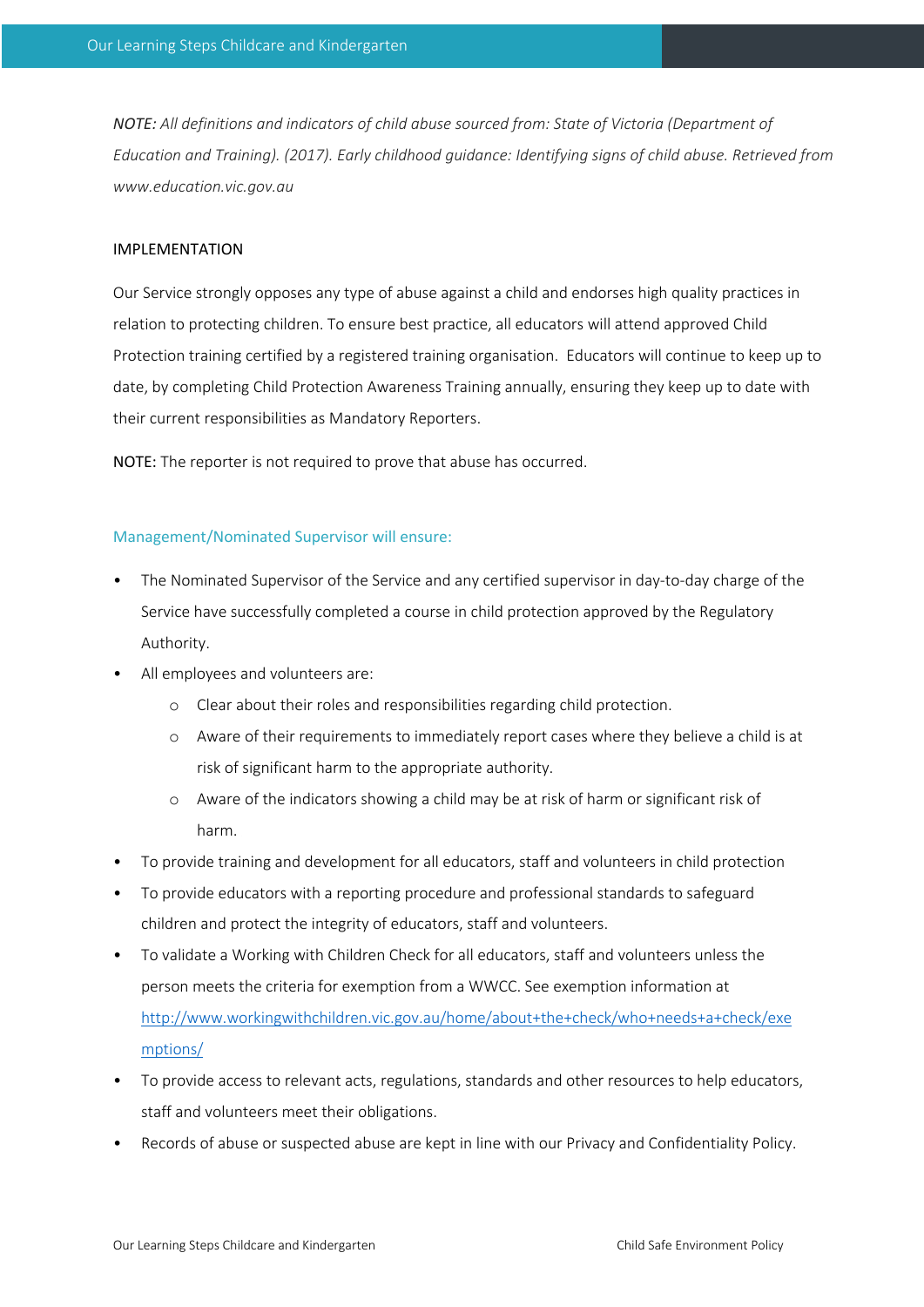- To notify the Child Protection Services within 30 days of becoming aware of any allegations and convictions for abuse or neglect of a child made against an employee or volunteer and ensure they are investigated, and appropriate action taken.
- To notify Child Protection Services of details of employees against whom relevant disciplinary proceedings have been completed or people whose employment has been rejected because of a risk identified in employment screening processes.
- To notify the regulatory authority as soon as practicable of any incident where you reasonably believe that physical and/or sexual abuse of a child has occurred or is occurring while the child is being educated and cared for by the Service
- To notify the regulatory authority as soon as practicable of any allegation that sexual or physical abuse of a child has occurred or is occurring while the child is being educated and cared for by the Service.

# ACCUSATIONS AGAINST EDUCATORS

Accusations of abuse or suspected abuse against educators, staff members, and volunteers, the Nominated Supervisor or Approved Provider are treated in the same way as allegations against other people. Reports will be made to the Child Protection Helpline where a child is at risk of significant abuse by a person at the Service. If the Supervisor is involved in the abuse, then the Approved Provider or most senior educator will assist in notifying the Child Protection Helpline. Where the offence requires immediate police action, the police will be called on 000.

#### Educators will:

- Be able to recognise indicators of abuse.
- Respect what a child discloses, taking it seriously and follow up their concerns.
- Allow children to be part of decision-making processes where appropriate.
- Comprehend they are mandatory reporters under the legislation and report any situation where they believe on reasonable grounds a child is at risk of significant harm to the Police on 000, Child Protection Crisis Line on 132 278, and/or local Child Protection office (see end of policy for contact details) as appropriate.
- Be able to contact Child FIRST, which also help mandatory reporters identify the level of risk to a child and whether to report the risk to the Child Protection Service.
- Contact the police on 000 if there is an immediate danger to a child and intervene instantly if it is safe to do so.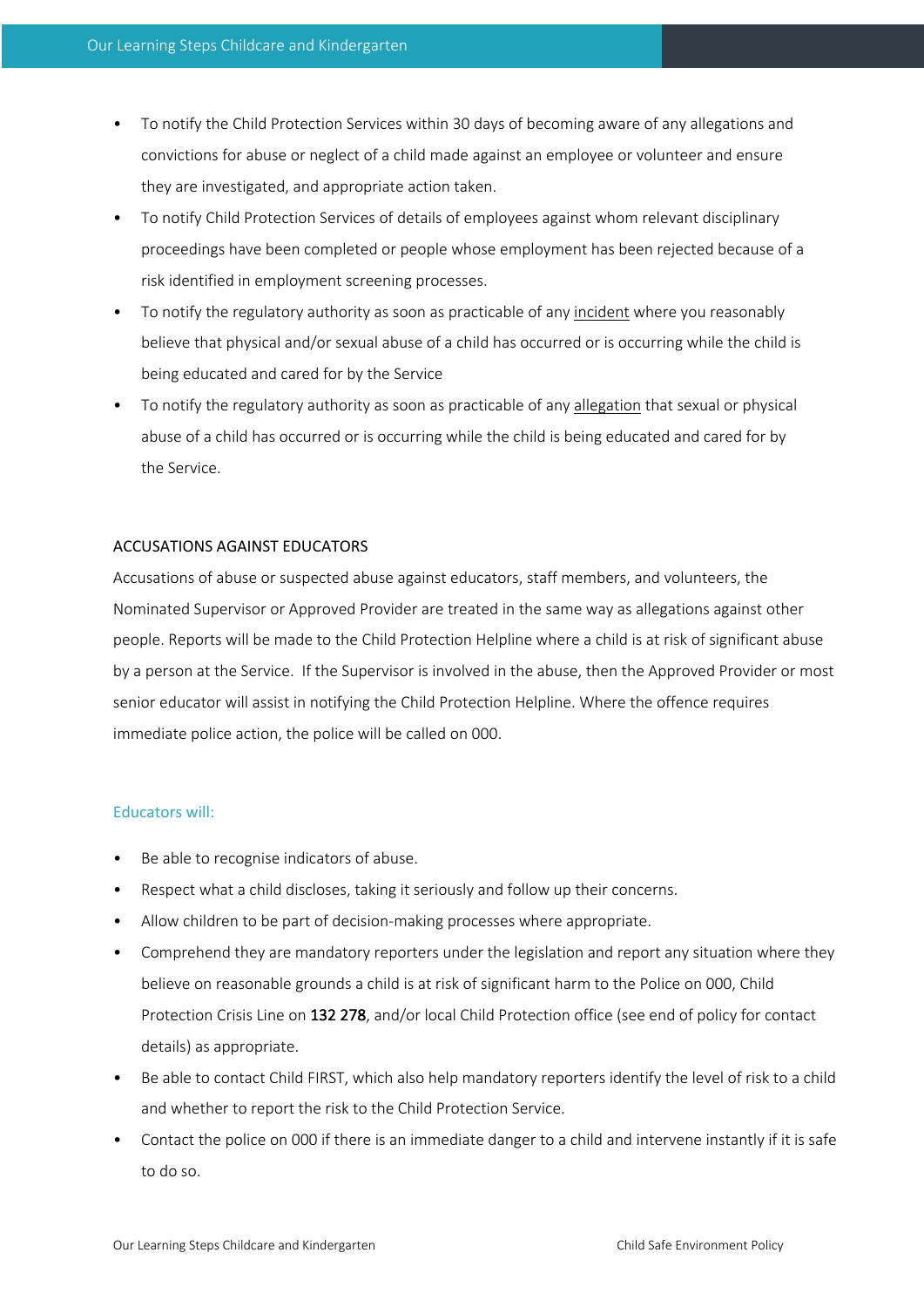- Associate families with referral agencies where concerns of harm do not meet the threshold of significant harm. These services may be located through Child FIRST. Family consent will be sought before making referrals.
- Promote the welfare, safety and wellbeing of children at the Service.
- Prepare precise records recording exactly what happened, conversations that took place and what you observed to contribute to the investigations of abuse or suspected abuse by the Child Protection Crisis Line, local Child Protection office, or dealings with referral agencies.
- Understand that allegations of abuse or suspected abuse against them are treated in the same way as allegations of abuse against other people

# DOCUMENTING A SUSPICION OF HARM

If educators have concerns about the safety of a child, they will:

- Record their concerns in a non-judgmental and accurate manner as soon as possible.
- Record his or her own observations as well as precise details of any discussion with a parent (who may for example explain a noticeable mark on a child).
	- o Not endeavour to conduct their investigation.
- Document as soon as possible so the details are accurately apprehended including:
- Time, date and place of the suspicion,
- Full details of the suspected abuse, and
- Date of report and signature.

#### DOCUMENTING A DISCLOSURE

A disclosure of harm emerges when someone, including a child, tells you about harm that has happened or is likely to happen. When a child discloses that he or she has been abused, it is an opportunity for an adult to provide immediate support and comfort and to assist in protecting the child from the abuse. It is also a chance to help the child connect to professional services that can keep them safe, provide support and facilitate their recovery from trauma. Disclosure is about seeking support and your response can have a great impact on the child or young person's ability to seek further help and recover from the trauma.

#### When receiving a disclosure of harm, the Service will:

- Remain calm and find a private place to talk.
- Reassure the child or young person it is right to tell.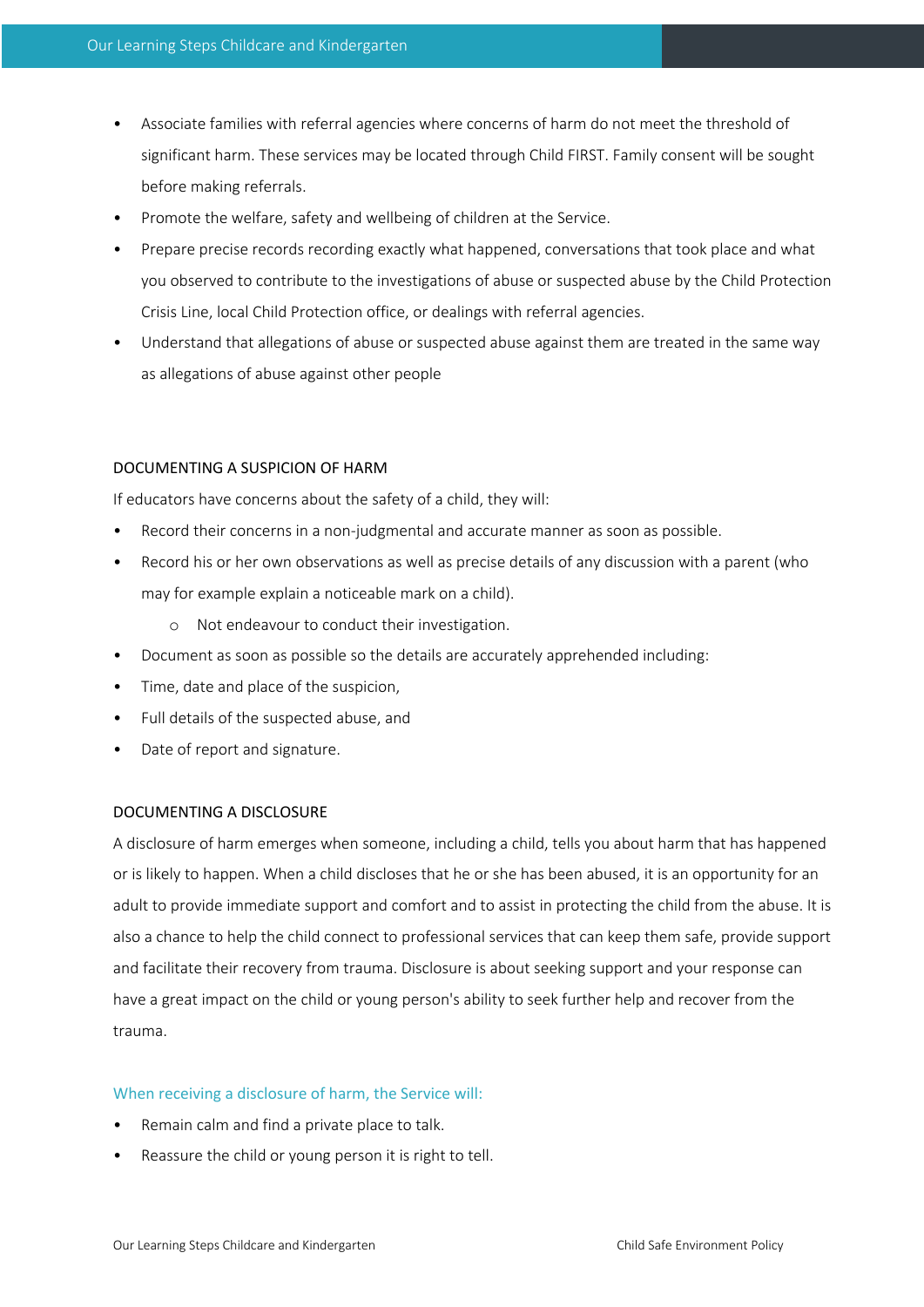- o Let the child or young person take his or her time.
- o Let the child or young person use his or her own words.
- Accept the child or young person will disclose only what is comfortable and recognise the bravery/strength of the child for talking about something that is difficult.
- Not promise to keep a secret.
- Tell the child/person they have done the right thing in revealing the information but that they'll need to tell someone who can help keep the child safe.
- Only ask enough questions to confirm the need to report the matter because probing questions could cause distress, confusion and interfere with any later enquiries.
- Not attempt to conduct their own investigation or mediate an outcome between the parties.
- Document as soon as possible so the details are accurately captured including:
	- o Time, date and place of the disclosure,
	- o 'Word for word' what happened and what was said, including anything they said and any actions that have been taken,
	- o Date of report, and
	- o Signature.
- Do not confront the perpetrator.

# CONFIDENTIALITY

It is important that any notification remains confidential, as it is vitally important to remember that no confirmation of any allegation can be made until the matter is investigated. The individual who makes the complaint should not inform the person they have made the complaint about. This ensures the matter can be investigated without prior knowledge and contamination of evidence.

# Protection for reporters

Reports made to Child Protection Services are kept confidential. However, a law enforcement agency may access the identity of the reporter if this is needed in connection with the investigation of an alleged serious offence against a child. Under the *Children Youth and Families Act 2005* (s. 189)*,* if the report is made in good faith:

- It does not constitute unprofessional conduct or a breach of professional ethics.
- The reporter cannot be held legally liable.
- It does not constitute a breach of s. 141 of the *Health Services Act 1988,* or s. 346 of the *Mental Health Act 2014.*
- The reporter is not liable for the eventual outcome of any investigation.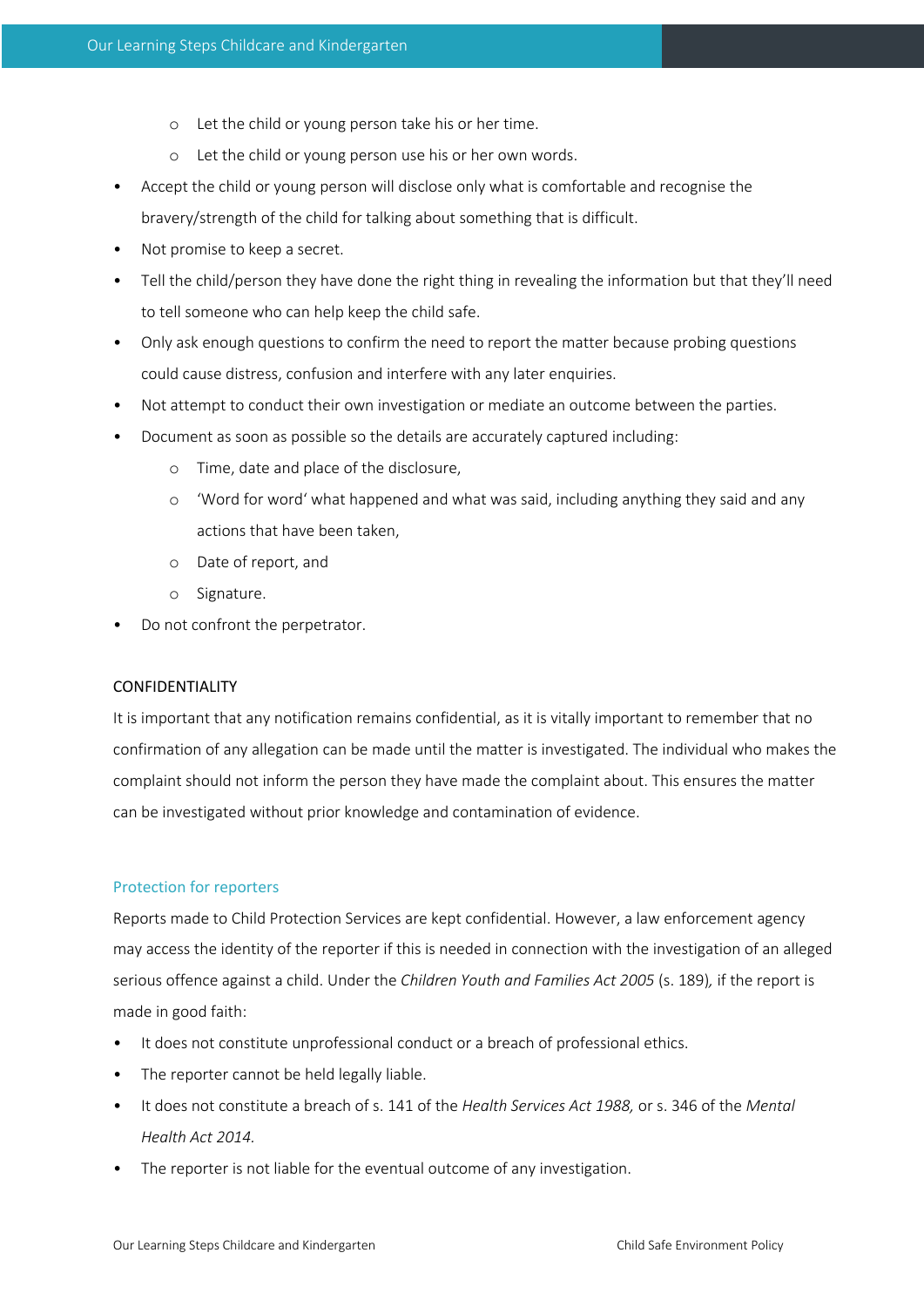A report is also an exempt document under the *Freedom of Information Act* 1989.

# Confidentiality for reporters

Under ss. 190 and 191 of the CYFA confidentiality is provided for reporters, and prevents the name or any information likely to lead to the identification of the reporter to be disclosed unless in very specific circumstances.

The identity of the reporter must remain confidential unless;

- The reporter chooses to inform the child or family of the report.
- The reporter consents in writing to their identity as the reporter being disclosed.
- A court or tribunal decides it need this information in order to ensure the safety and wellbeing of the child.
- A court or tribunal decides that in the interests of justice the evidence needs to be given.

#### BREACH OF CHILD PROTECTION POLICY

All educators and staff working with children have a duty of care to support and protect children. A duty of care is breached if a person:

- Does something that a reasonable person in that person's position would not do in a particular situation.
- Fails to do something that a reasonable person in that person's position would do in the circumstances.
- Acts or fails to act in a way that causes harm to someone the person owes a duty of care.

#### MANAGING A BREACH IN CHILD PROECTION POLICY

Management will investigate the breaches in a fair, unbiased and supportive manner by:

- Discussing the breach with all people concerned will be advised of the process.
- Giving the educator the opportunity to provide their version of events.
- Documenting the details of the breach, including the versions of all parties and the outcome will be recorded.
- Ensuring the matters in relation to the breach are kept confidential.
- Approaching an appropriate outcome which will be decided based on evidence and discussion.

# OUTCOME OF A BREACH IN CHILD PROTECTION POLICY

Depending on the nature of the breach outcomes may include:

• Emphasising the relevant element of the child protection policy and procedure.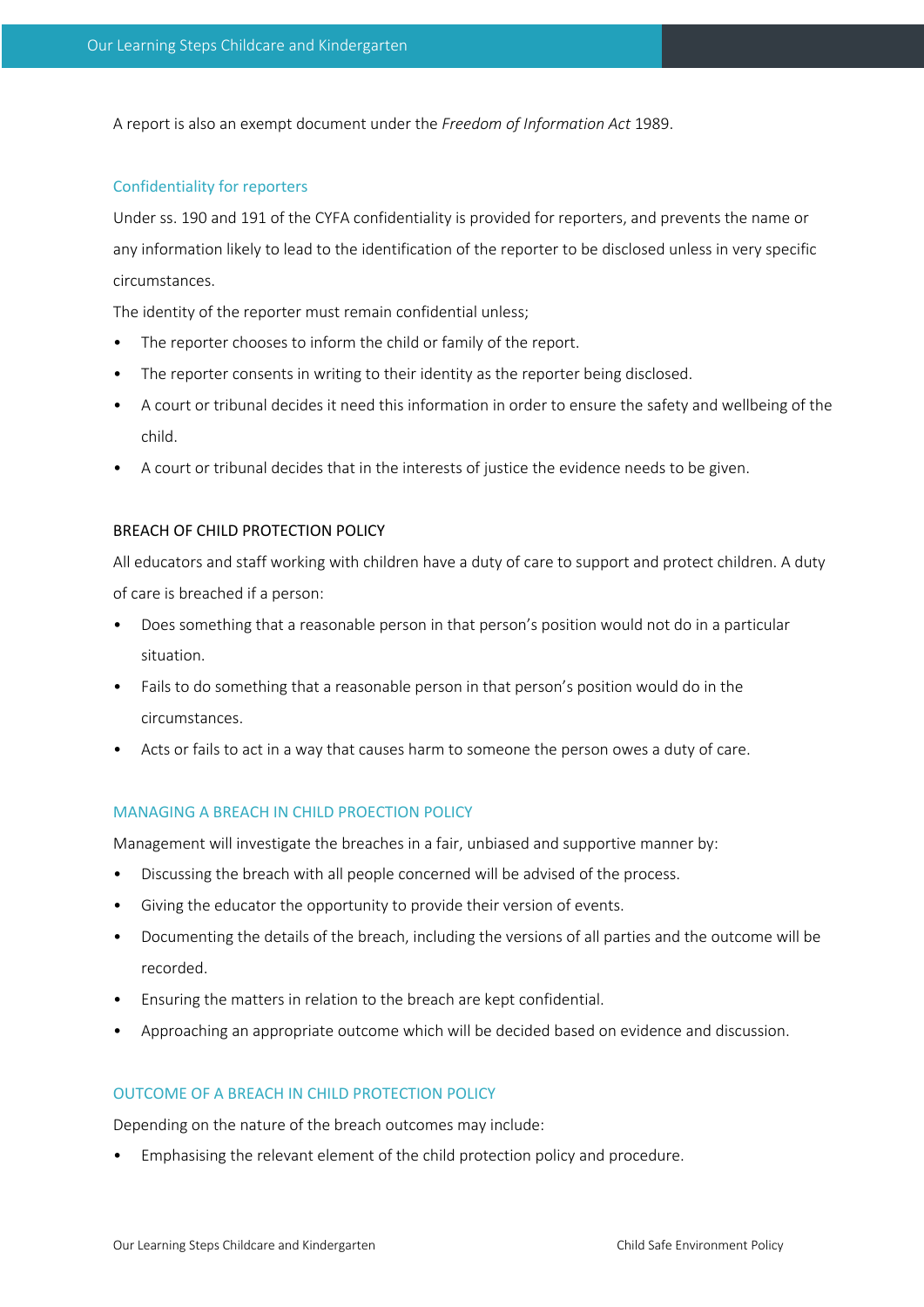- Providing closer supervision.
- Further education and training.
- Facilitating between those involved in the incident (where appropriate).
- Disciplinary procedures if required.
- Reviewing current policies and procedures and developing new policies and procedures if necessary.

#### EDUCATING CHILDREN ABOUT PROTECTIVE BEHAVIOUR

Our program will educate children

- About acceptable and unacceptable behaviour, and what is appropriate and inappropriate contact at an age appropriate level and understanding.
- About their right to feel safe at all times.
- To say 'no' to anything that makes them feel unsafe or uncomfortable.
- About how to use their own knowledge and understanding to feel safe.
- To identify signs that they do not feel safe and need to be attentive and think clearly.
- That there is no secret or story that is too horrific, that they cannot share with someone they trust.
- That educators are available for them if they have any concerns.
- To tell educators of any suspicious activities or people.
- To recognise and express their feelings verbally and non-verbally.
- That they can choose to change the way they are feeling.

| REPORTING AUTHORITY          | CONTACT DETAILS                                                                                                                                          |  |
|------------------------------|----------------------------------------------------------------------------------------------------------------------------------------------------------|--|
| Department of Human Services | Child Protection Crisis Line (urgent concerns)<br>Ph. 13 12 78<br>Ph. 1800 212 936<br>National Child Abuse Helpline:<br>Ph. 1800 99 10 99 (9am-5pm AEST) |  |

| <b>JURISDICTIONAL CONTACTS</b>                                                                                                                                                                                                   | <b>CONTACT DETAILS</b> |  |
|----------------------------------------------------------------------------------------------------------------------------------------------------------------------------------------------------------------------------------|------------------------|--|
| <b>North Division</b><br>Banyule, Buloke, Darebin, Campaspe, Central<br>Goldfield, Gannawarra, Greater Bendigo, Hume,<br>Loddon, Macedon Ranges, Mildura, Moreland, Mount<br>Alexander, Nillumbik, Swan Hill, Whittlesea, Yarra. | 1300 664 977           |  |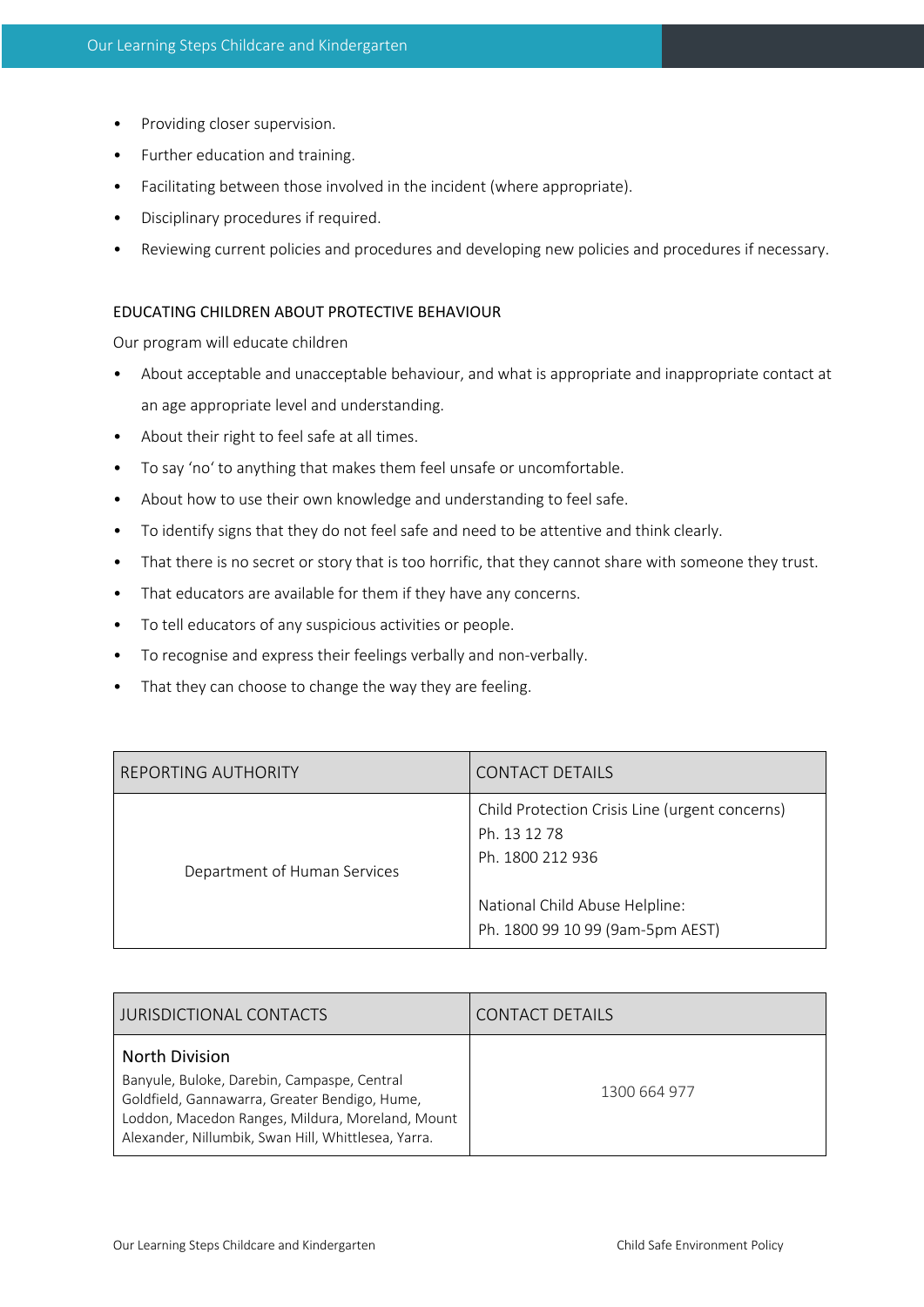| South Division<br>Bass Coast, Baw Baw, Bayside, Cardinia, Casey, East<br>Gippsland, Frankston, Glen Eira, Greater Dandenong,<br>Kingston, Latrobe, Mornington Peninsula, Port Phillip,<br>South Gippsland, Stonnington, Wellington.                                                                            | 1300 655 795 |
|----------------------------------------------------------------------------------------------------------------------------------------------------------------------------------------------------------------------------------------------------------------------------------------------------------------|--------------|
| <b>East Division</b><br>Alpine, Benalla, Boroondara, Greater Shepparton,<br>Indigo, Knox, Manningham, Mansfield, Maroondah,<br>Mitchell, Moira, Monash, Murrindindi, Strathbogie,<br>Towong, Wangaratta, Whitehorse, Wodonga, Yarra<br>Ranges.                                                                 | 1300 360 391 |
| West Division - Rural and regional only<br>Ararat, Ballarat, Colac-Otway, Corangamite, Glenelg,<br>Golden Plains, Greater Geelong, Hepburn, Hindmarsh,<br>Horsham, Moorabool, Moyne, Northern Grampians,<br>Pyrenees, Queenscliffe, Southern Grampians, Surf<br>Coast, Warrnambool West Wimmera, Yarriambiack. | 1800 075 599 |
| West Division - Metropolitan only<br>Brimbank, Hobsons Bay, Maribyrnong, Melbourne,<br>Melton, Moonee Valley, Wyndham.                                                                                                                                                                                         | 1300 664 977 |

#### Additional Information

Child protection and child safety information is made available to parents, staff and other interested parties.

Educators intentionally teach children Protective Behaviours, after informing parents in an age appropriate manner.

Any breach of this policy and the Risk Management Policy – action or inaction – will be investigated according to the Breach Management Plan.

#### Responsibility of the parents

To report any suspicion of harm to a child occurring at the Service to the Child Safety Officer - Nominated Supervisor immediately.

# Regular Review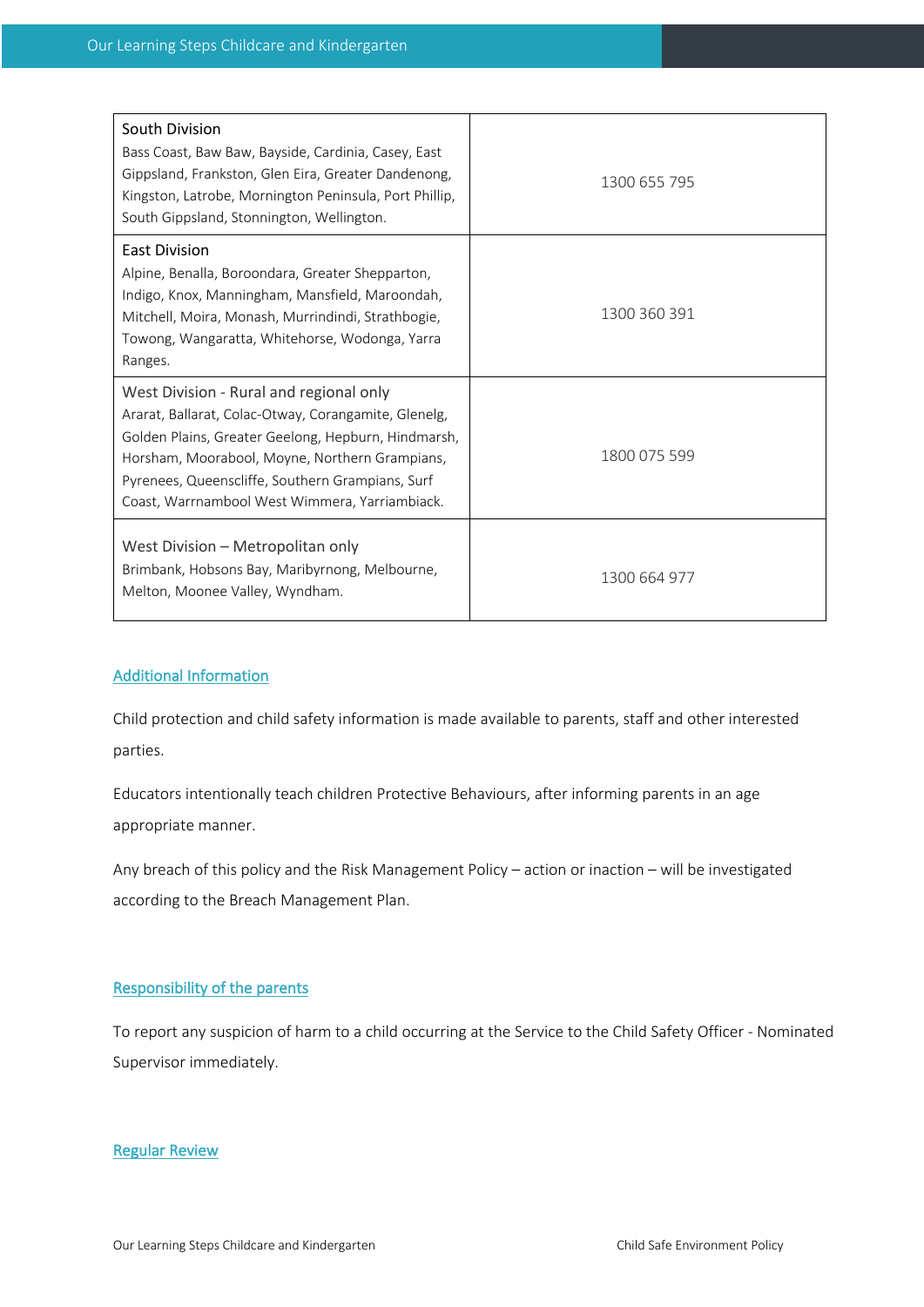This policy will be reviewed yearly and following significant incidents if they occur. We will ensure that families and children have the opportunity to contribute. Where possible we do our best to work with local Aboriginal communities, culturally and/or linguistically diverse communities and people with a disability.

In addition, the Service will accommodate any new legislative changes as they occur and any issues identified as part of the Service's commitment to quality improvement. The Service consults with relevant recognised authorities as part of the annual review to ensure the policy contents are consistent with current research and contemporary views on best practice.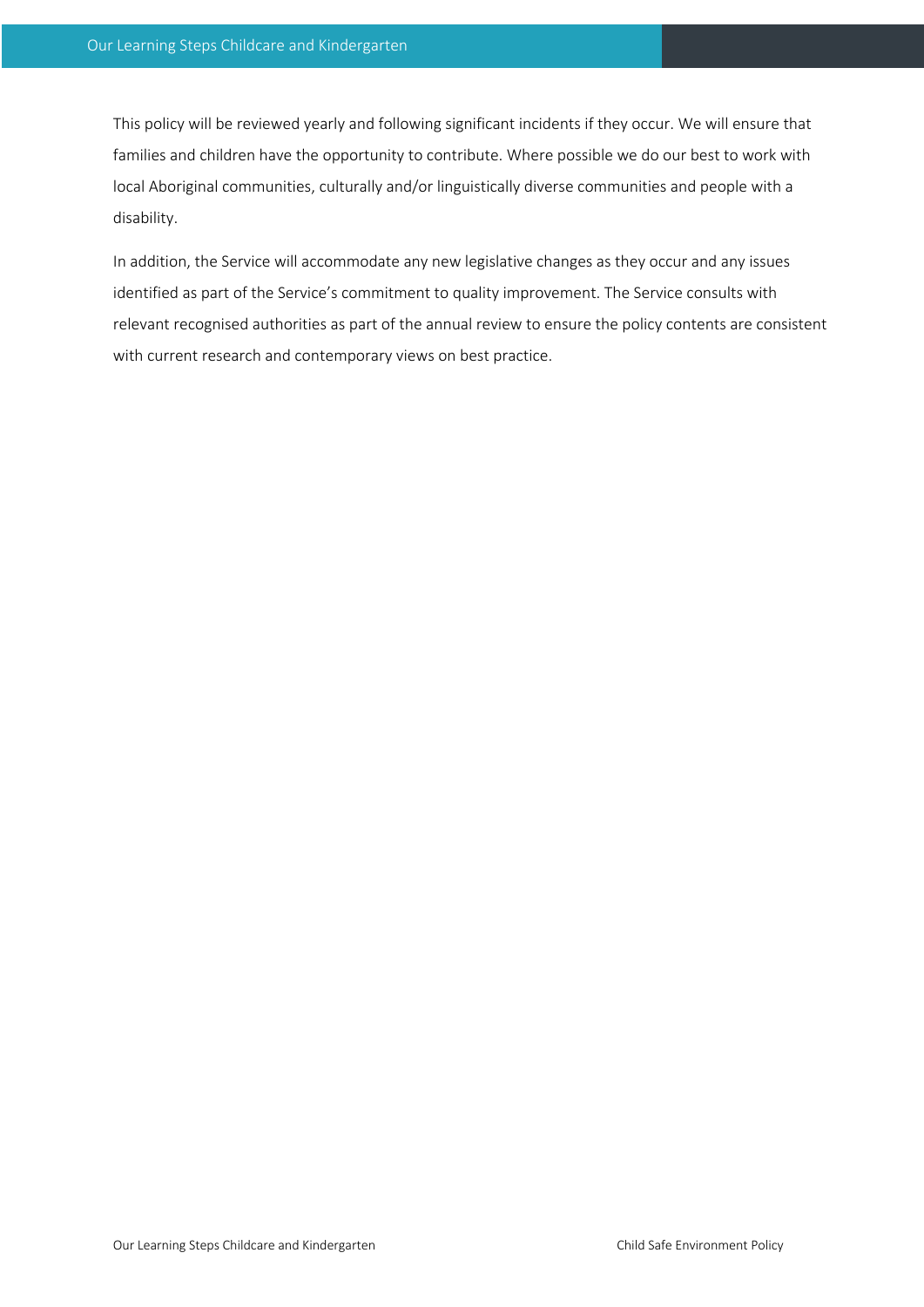# **Child Safety Reporting Process**

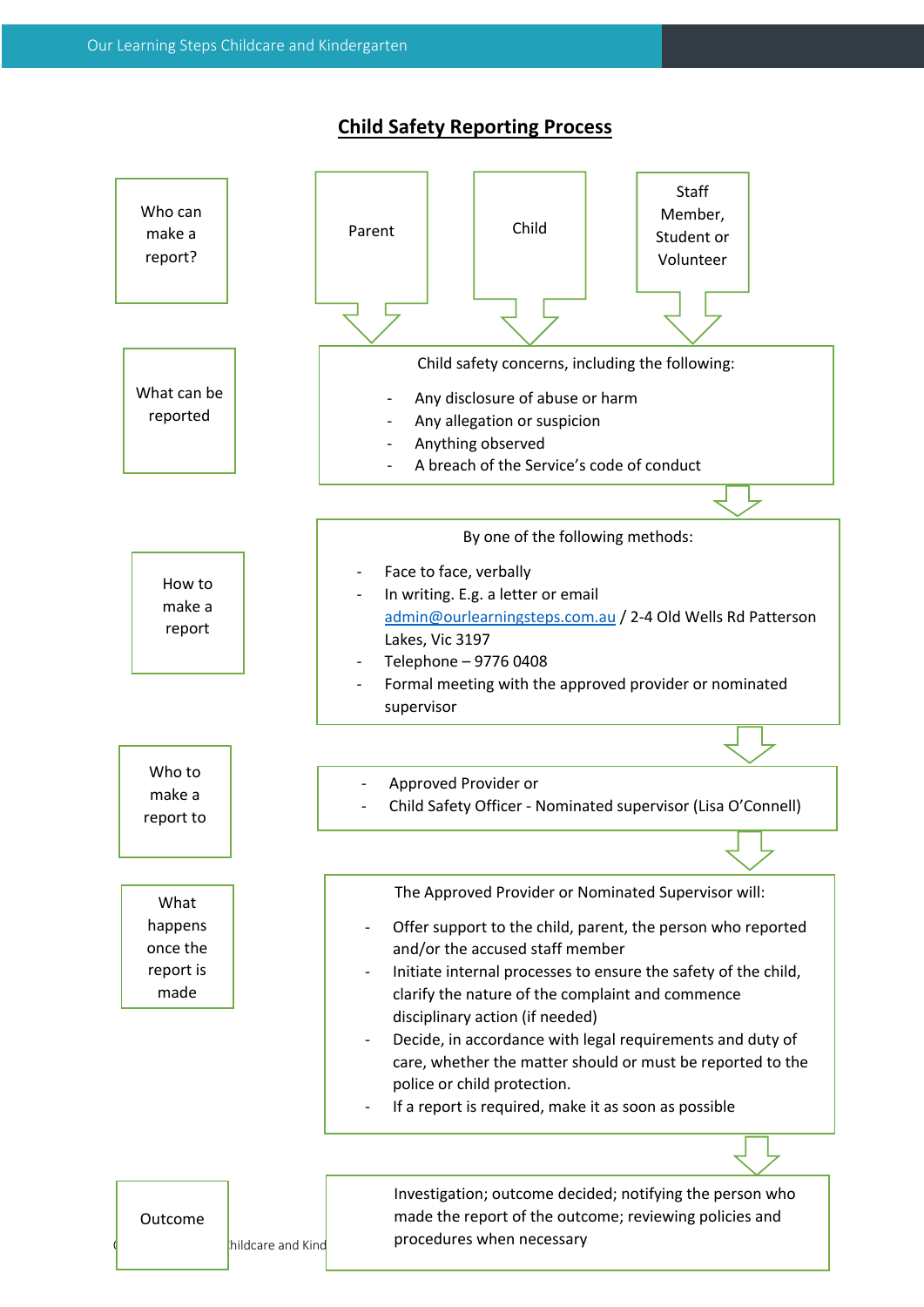#### Source

An Overview to the Victorian child safe standards, has information to help organisations understand the requirements of each of the child safe standards, including examples of measures organisations can put in place, a self-audit tool and a glossary of key terms: http://providers.dhhs.vic.gov.au/child-safe-standards Australian Children's Education & Care Quality Authority. (2014).

Belonging, Being and Becoming: The Early Years Learning Framework for Australia. (2009).

*Child Protection (Working with Children) Act 2012*

Child safe standards page of the Department of Health and Human Services' Service Providers: http://providers.dhhs.vic.gov.au/child-safe-standards *Child Wellbeing and Safety Act 2005* (Vic)

*Children and Young Persons (Care and Protection) Act 1998*

*Children, Youth and Families Act 2005* (as amended 2014) (Vic)

Community and Disability Services Ministers' Conference. (2005). Creating safe environments for children: Organisations, employees and volunteers: National framework.

Creating child safe organisations page of the Department of Health and Human Services' Service Providers: http://providers.dhhs.vic.gov.au/creating-child-safe-organisations Early Childhood Australia Code of Ethics. (2016).

Education and Care Services National Regulations. (2011).

Failure to Disclose 2014

Failure to Protect 2015

*Family Law Act 1975* (Cth)

Guide to the Education and Care Services National Law and the Education and Care Services National Regulations. (2017).

Guide to the National Quality Standard. (2017).

Mandatory Reporting: https://aifs.gov.au/publications/families-policy-and-law/14-mandatory-reporting-laws

National Comparison of Child Protection Systems: https://aifs.gov.au/cfca/publications/national-comparison-child-protectionsystems

Reporting abuse and neglect: https://aifs.gov.au/cfca/publications/reporting-abuse-and-neglect

Revised National Quality Standard. (2018).

State of Victoria (Department of Education and Training). (2017). Early childhood guidance: Identifying signs of child abuse: www.education.vic.gov.au

*The Charter of Human Rights and Responsibilities Act 2006* (Vic)

*The Commission for Children and Young People Act 1998*

*The Commission for Children and Young People Act* 2012

*Working with Children Act 2005* (Vic)